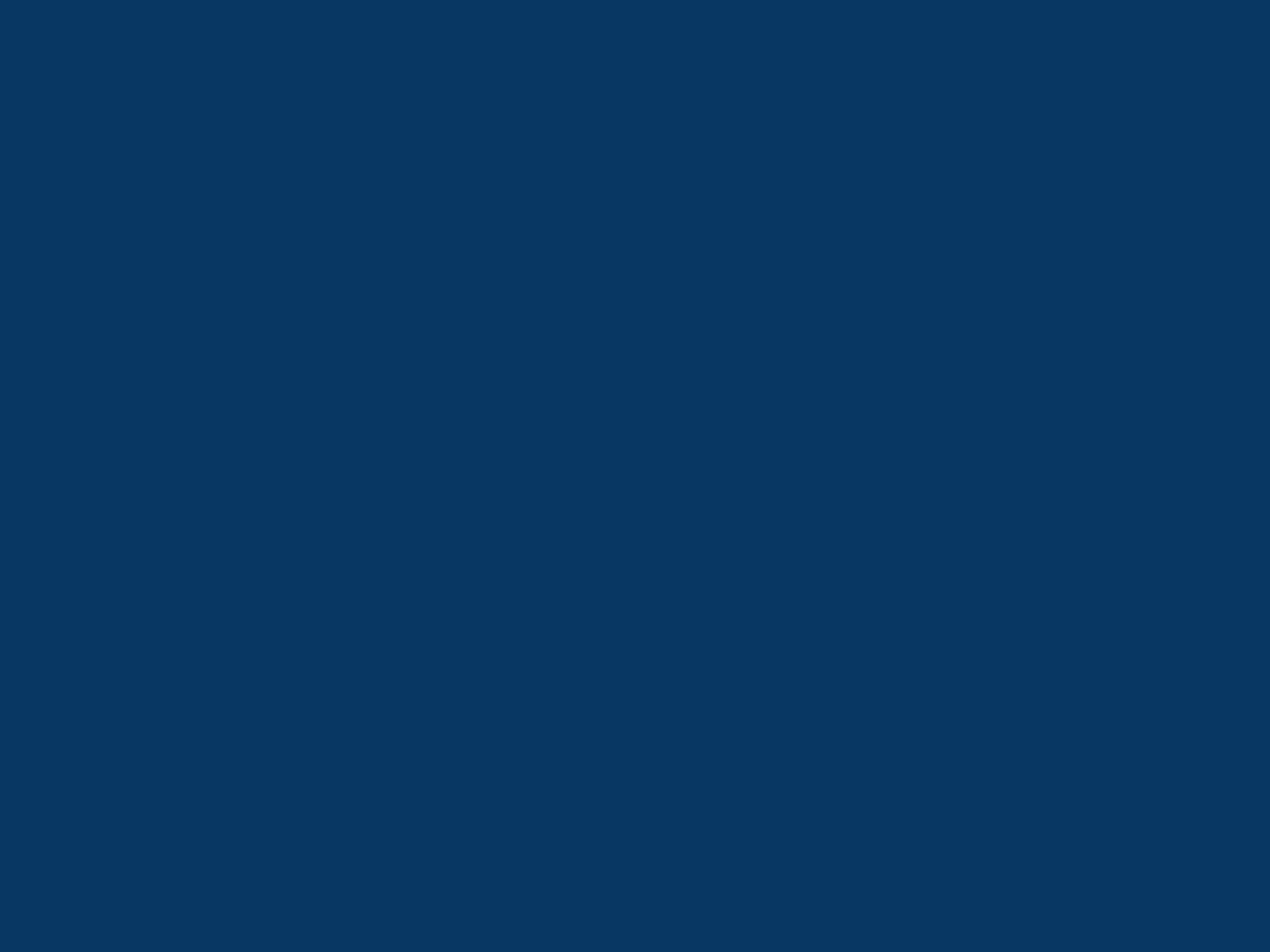# **The Internet Lidcombe Program**

*Sabine Van Eerdenbrugh Ann Packman Sue O'Brian Stacey Sheedy Ross Menzies Mark Onslow*



*The University of Sydney, The Australian Stuttering Research Centre*

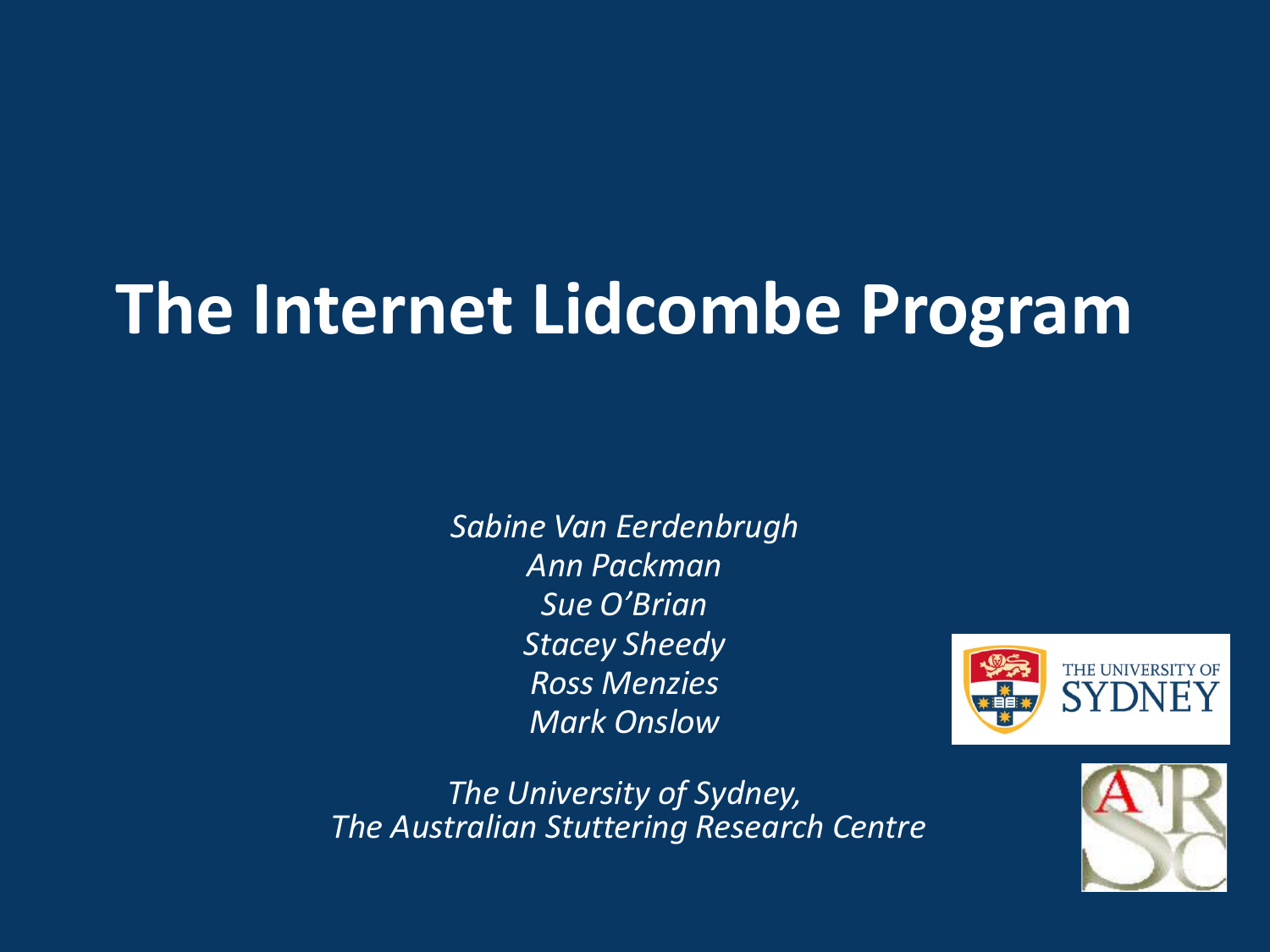#### This presentation

1. Lidcombe Program

2. Development and testing of Internet Lidcombe Program

3. Clinical implications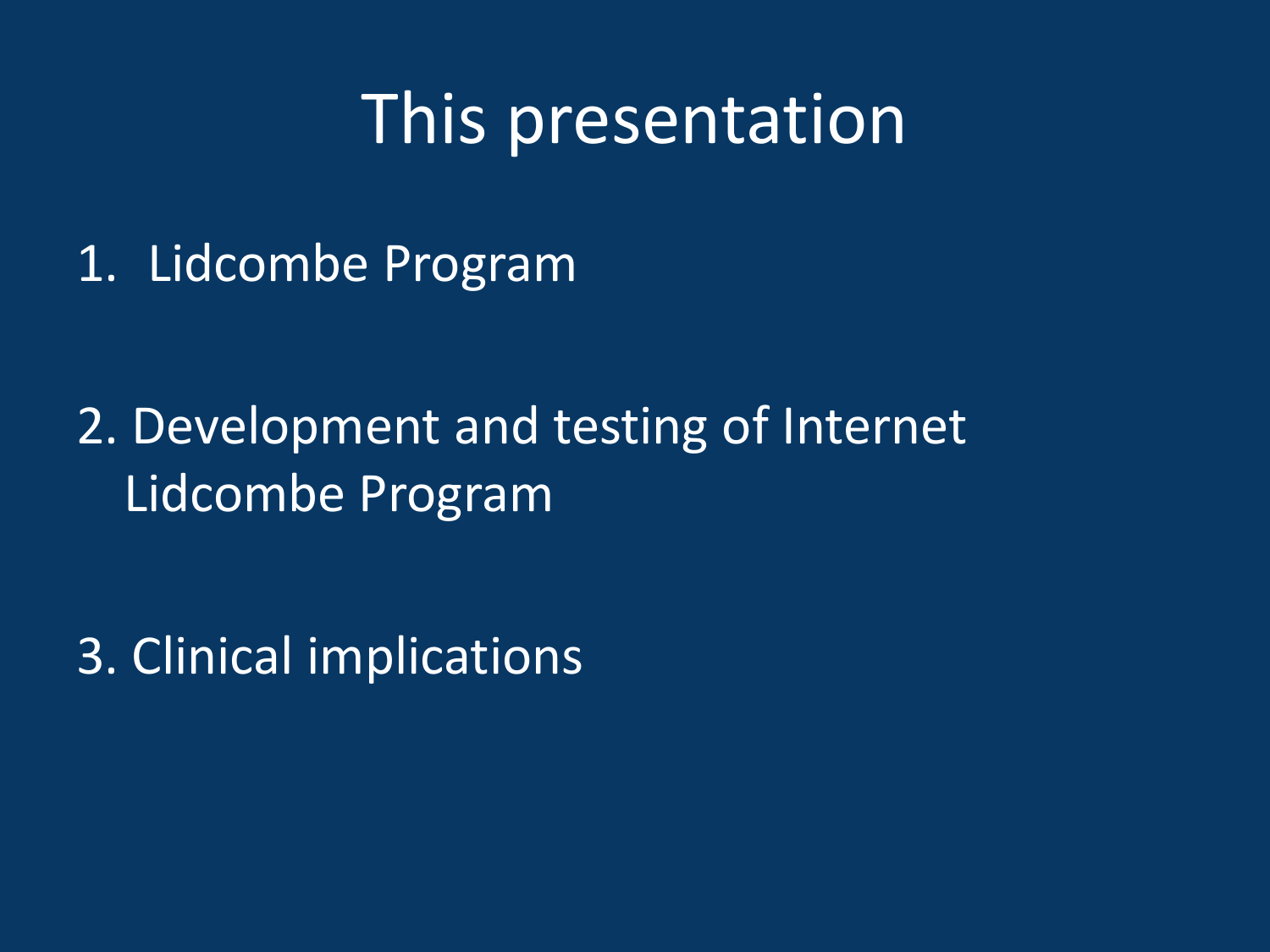### LIDCOMBE Program

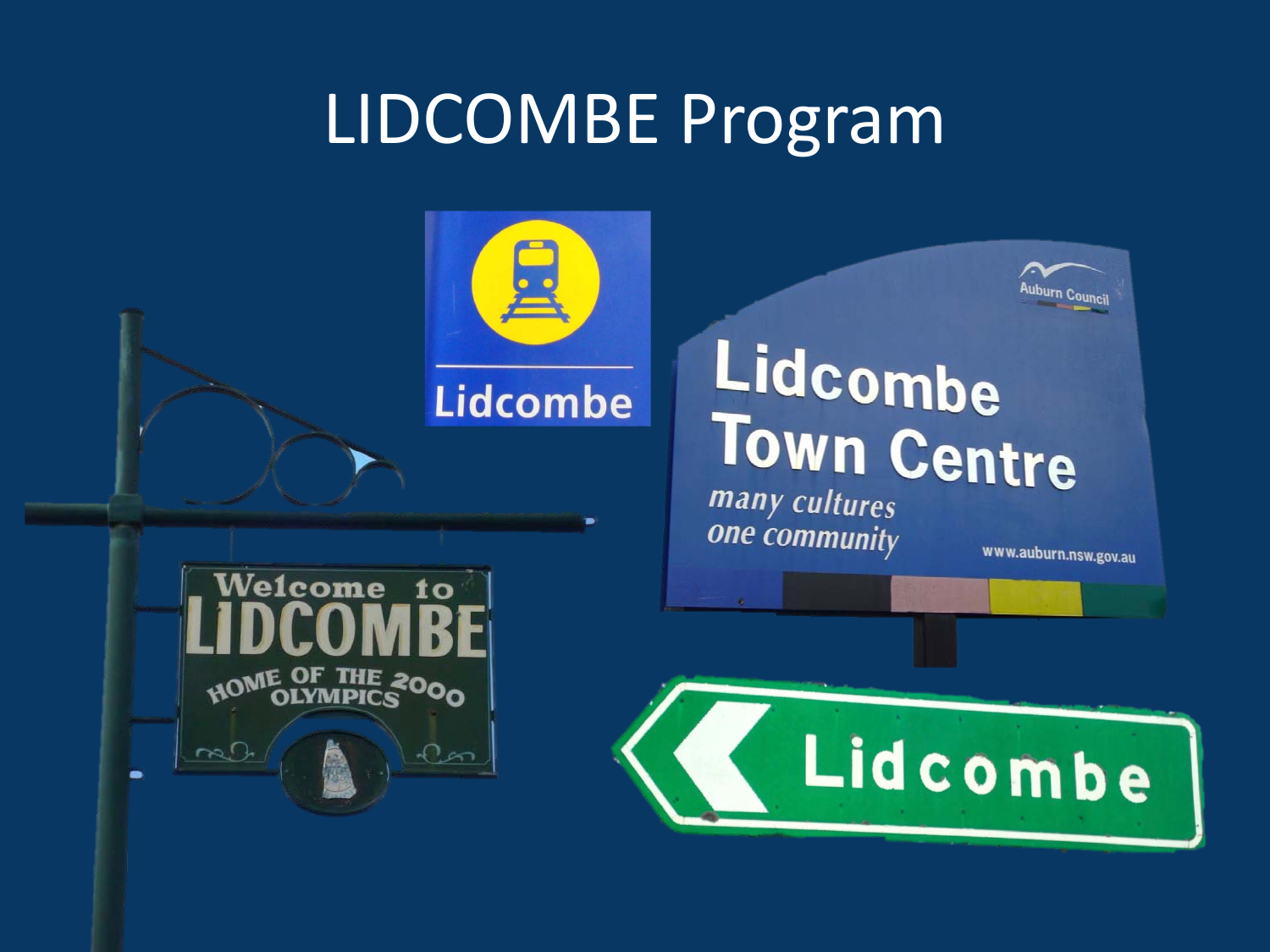### Lidcombe Program key points<sup>1,2</sup>

- 1. Parent-based treatment
- 2. Child's everyday environment
- 3. Verbal contingencies (verbal feedback)
- 4. Stuttering severity rating
- 5. Speech-language therapist guides the parent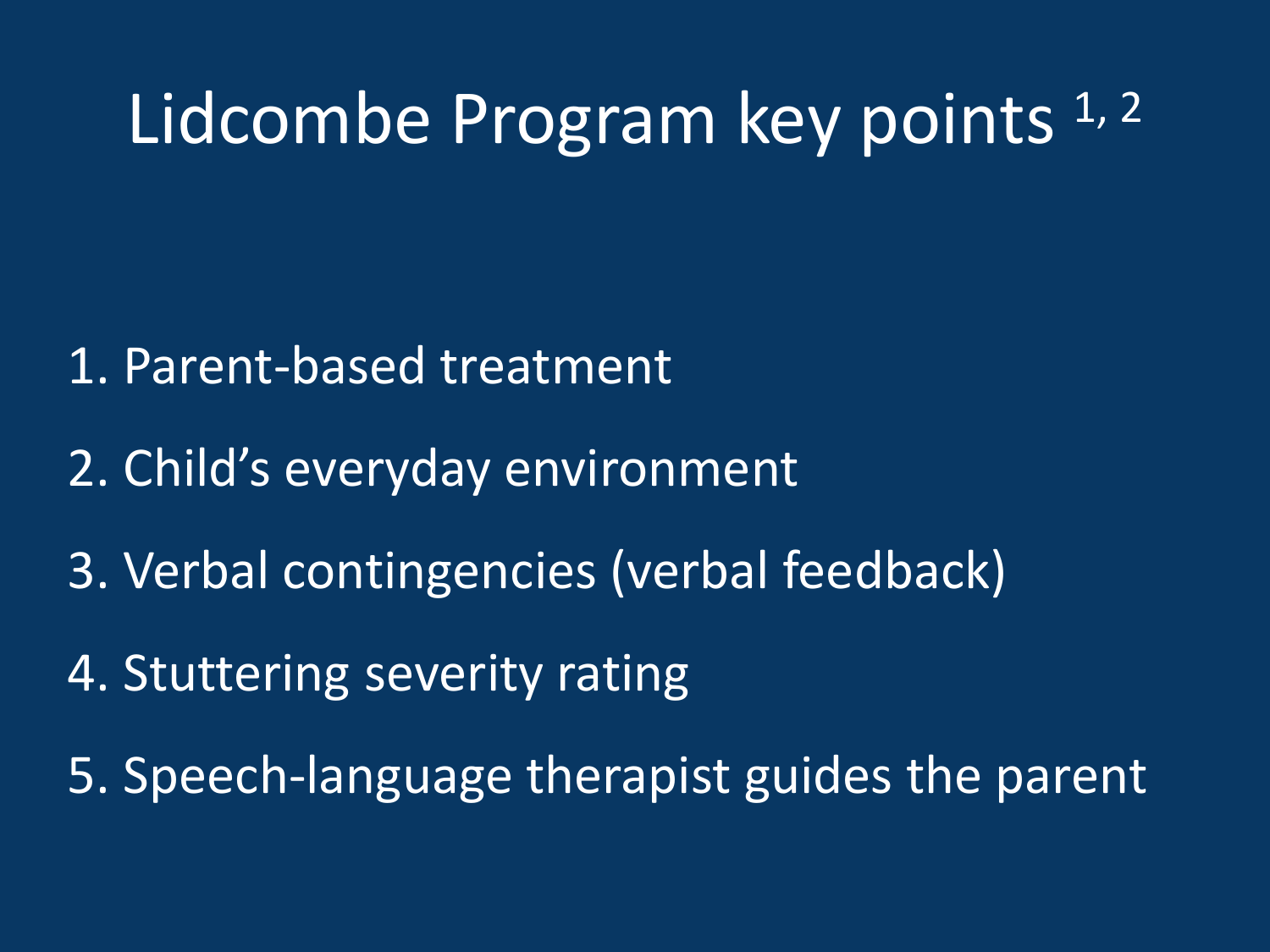#### Lidcombe Program evidence base

- Odds ratio 7.5 for preschoolers 3

- Shown to be safe <sup>4, 5</sup> and efficacious e.g. 6, 7, 8

- Also in everyday practice <sup>9</sup>

But ... not always accessible 10, 11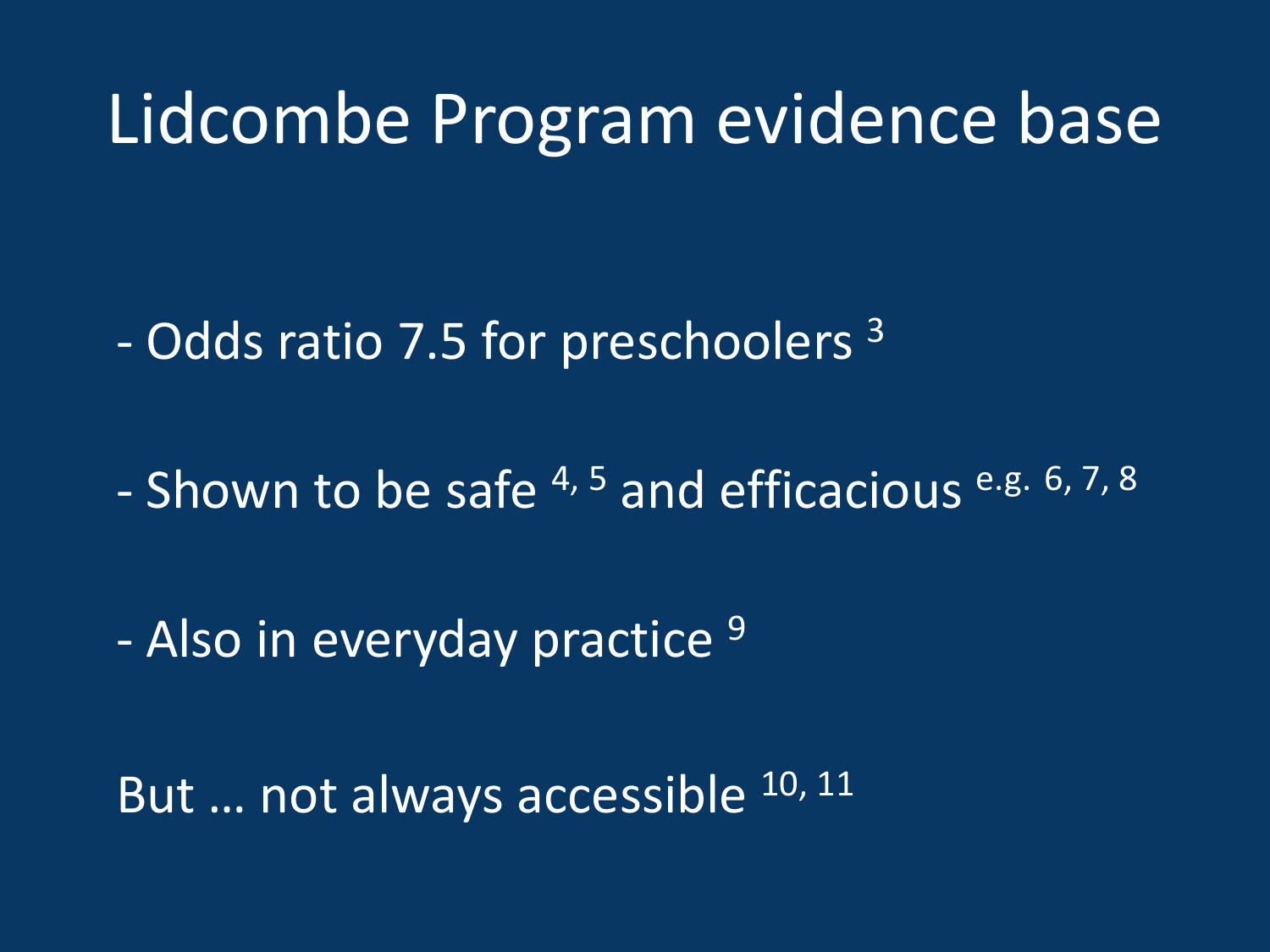#### Lidcombe Program access



#### Australia and Europe area comparison

Australia's area: 7.7 million sq km Europe's area (shown): 3.5 million sq km

Darwin to Perth 4396 km · Perth to Adelaide 2707 km 8 · Adelaide to Melbourne 726 km Melbourne to Sydney 887 km · Sydney to Brisbane 972 km · Brisbane to Cairns 1748 km

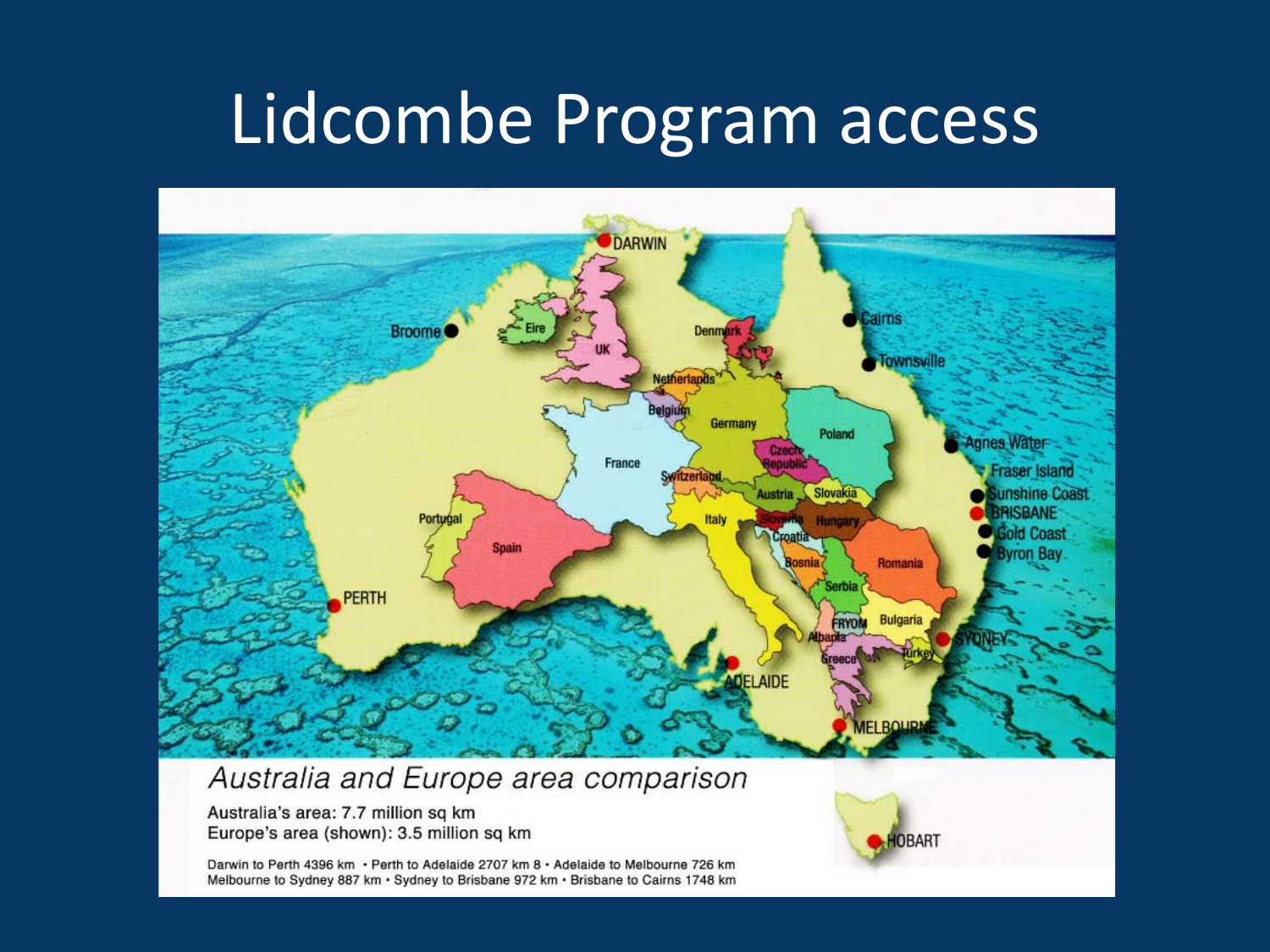#### Lidcombe Program access

- Distance (remote living) <sup>10</sup>

- Workplace/time restrictions speech-language therapists <sup>11</sup>

Hence, Internet Lidcombe Program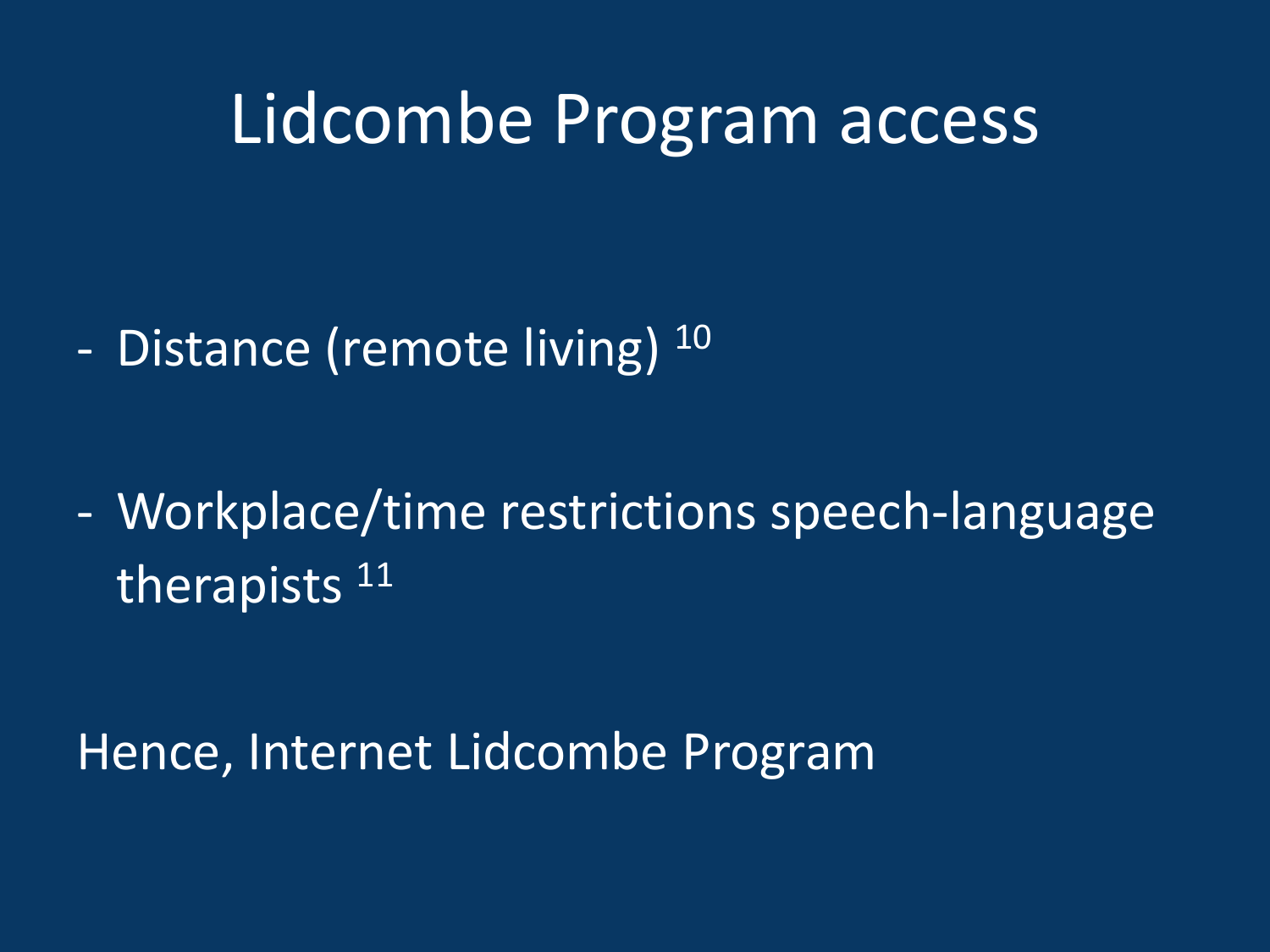Standalone, Internet-based intervention

In speech-language therapy:

- not standalone

- not for complete treatment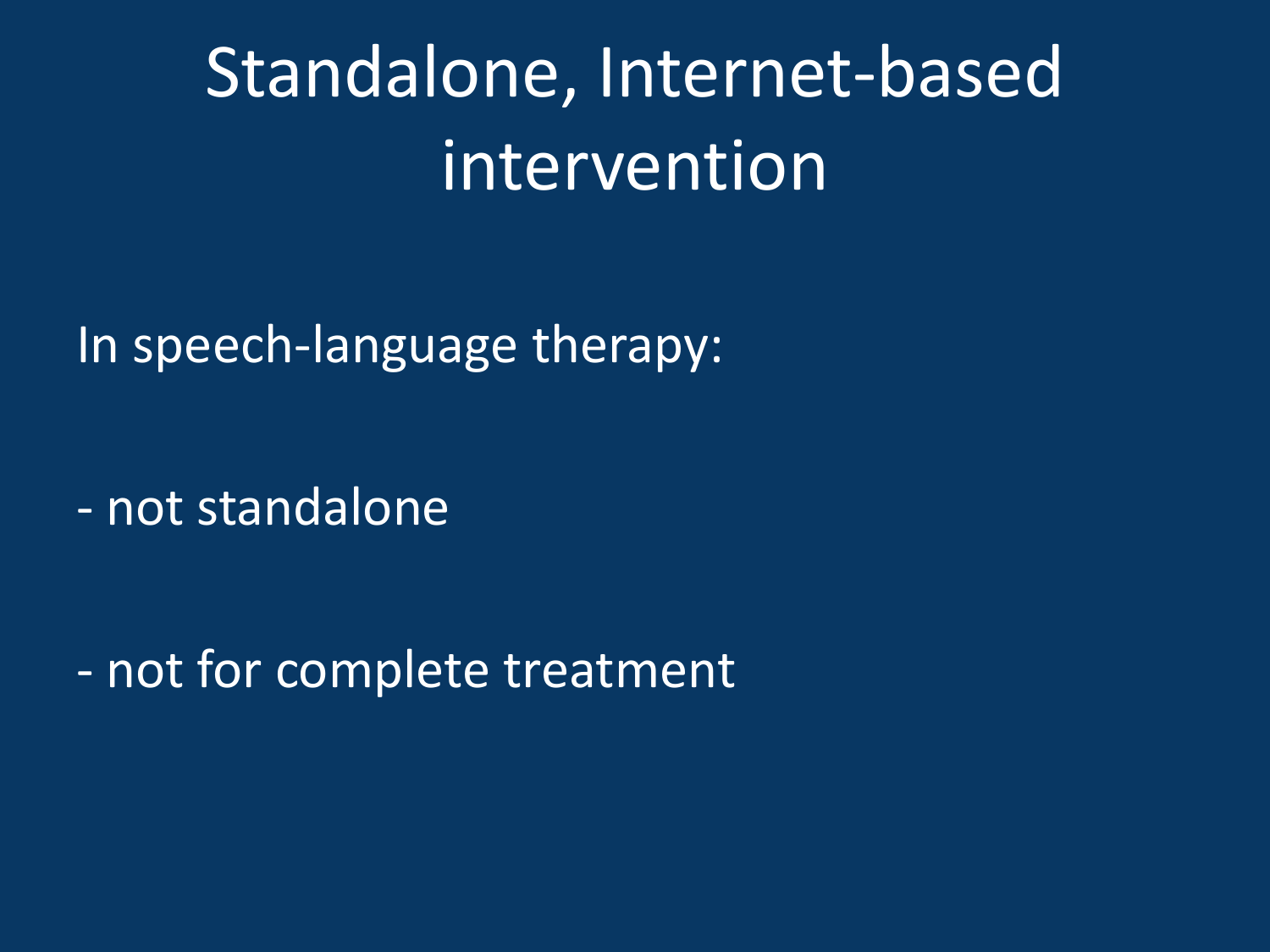# Standalone, Internet-based intervention

For preschool aged children with ASD: Wainer & Ingersoll, 2013 12

For adults who stutter, focused on treatment of social anxiety: Helgadottir et al., 2011<sup>13</sup>

For adults who stutter, focused on treatment of stuttering: Erickson et al., 2012<sup>14</sup>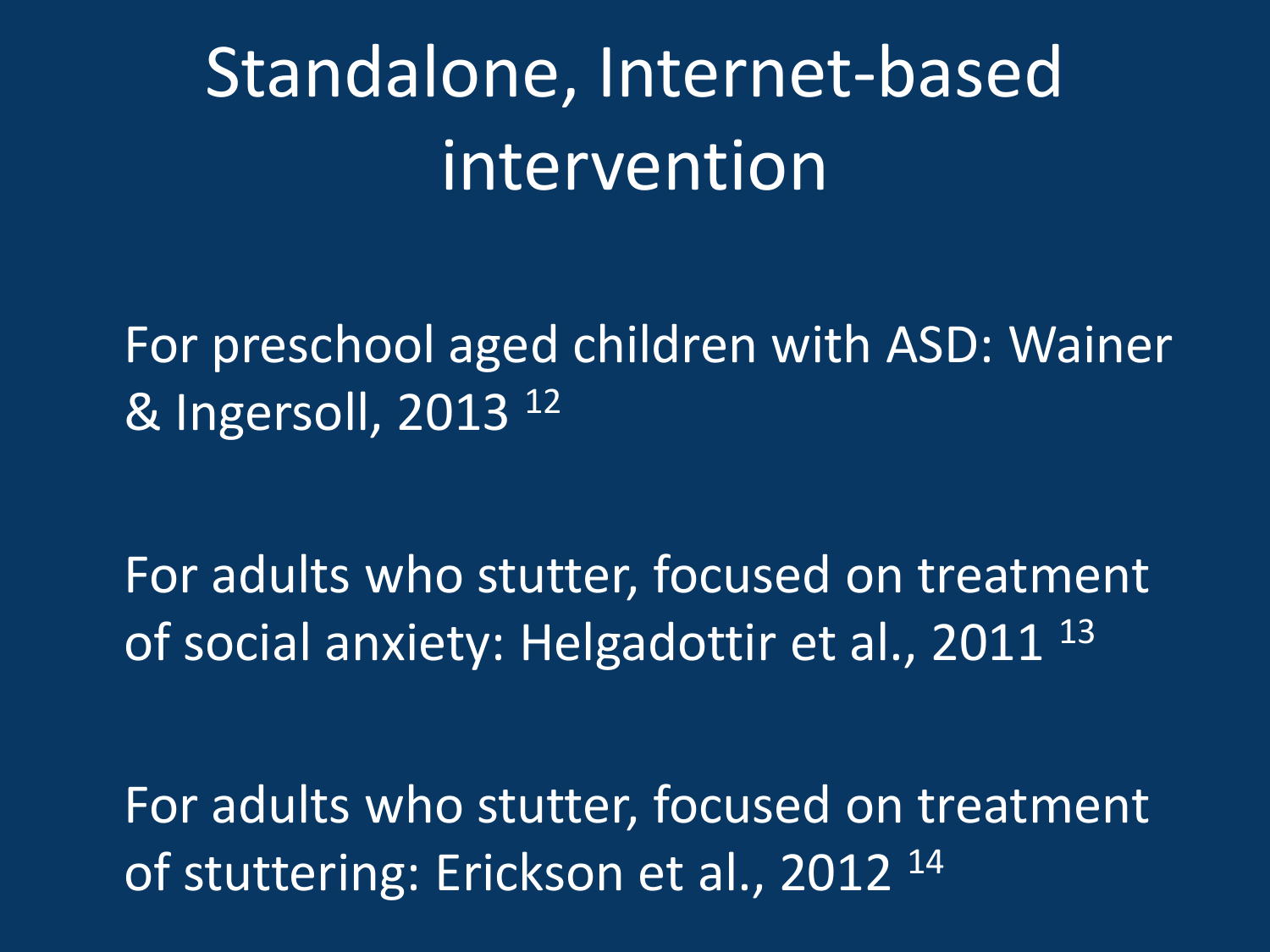## Internet Lidcombe Program

| THE UNIVERSITY OF SYDNEY                 | <b>User Login</b><br>2                                    |
|------------------------------------------|-----------------------------------------------------------|
| $\frac{1}{\sqrt{2}}$                     | Please enter your username and<br>password.               |
|                                          | Username:                                                 |
| <b>Lidcombe Program</b>                  | Password:                                                 |
| A Program for Young Children who Stutter | Forgot your password?<br>$Login$ ><br>System Requirements |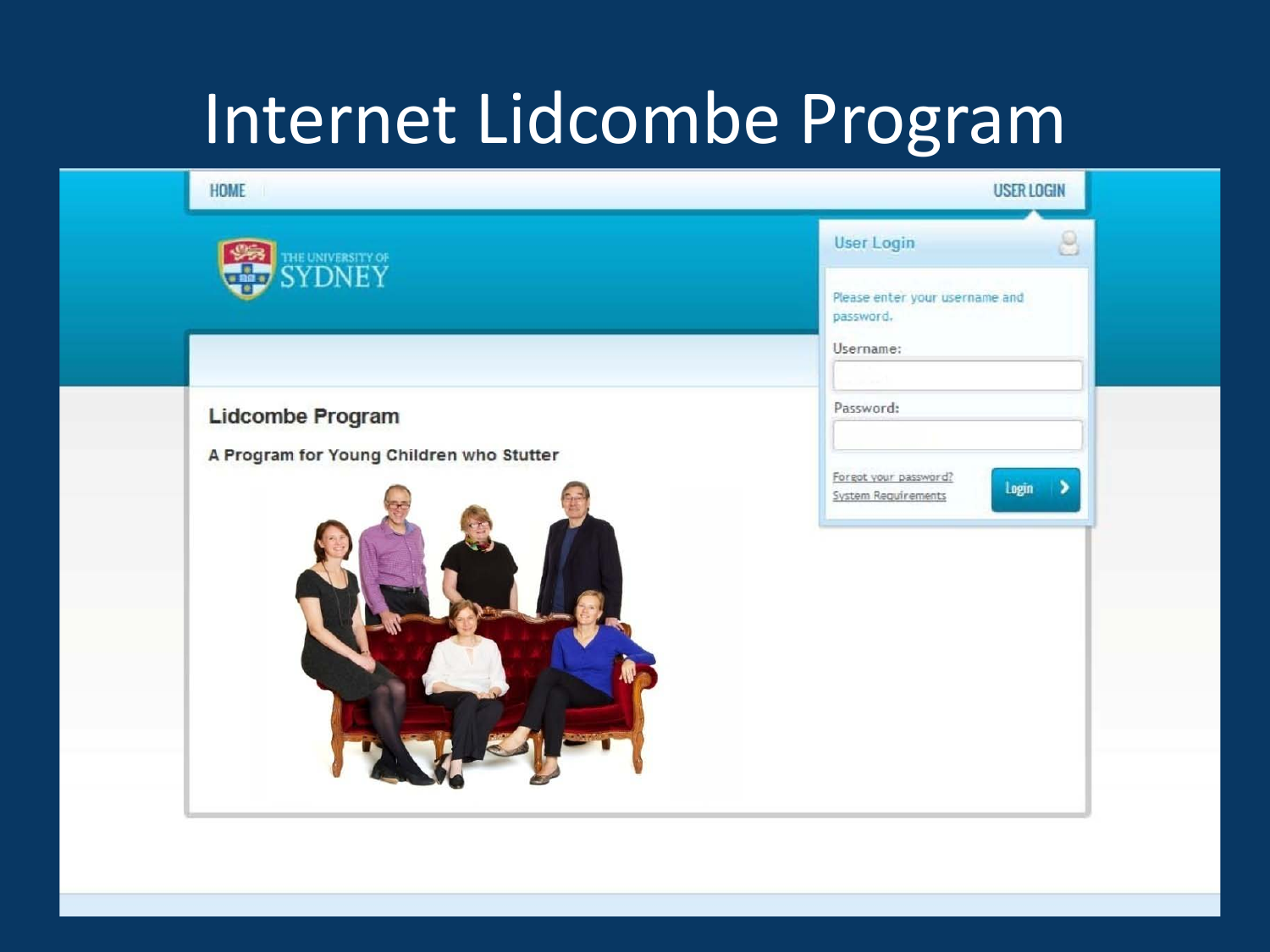# Developing the Internet Lidcombe Program

Step 1: Designing basic structure Step 2: Conducting preparatory study Step 3: Developing Part 1 (Parent Training) Step 4: Testing Part 1 Step 5: Developing Part 2 (Treatment) Step 6: Testing entire program (Parts 1 & 2)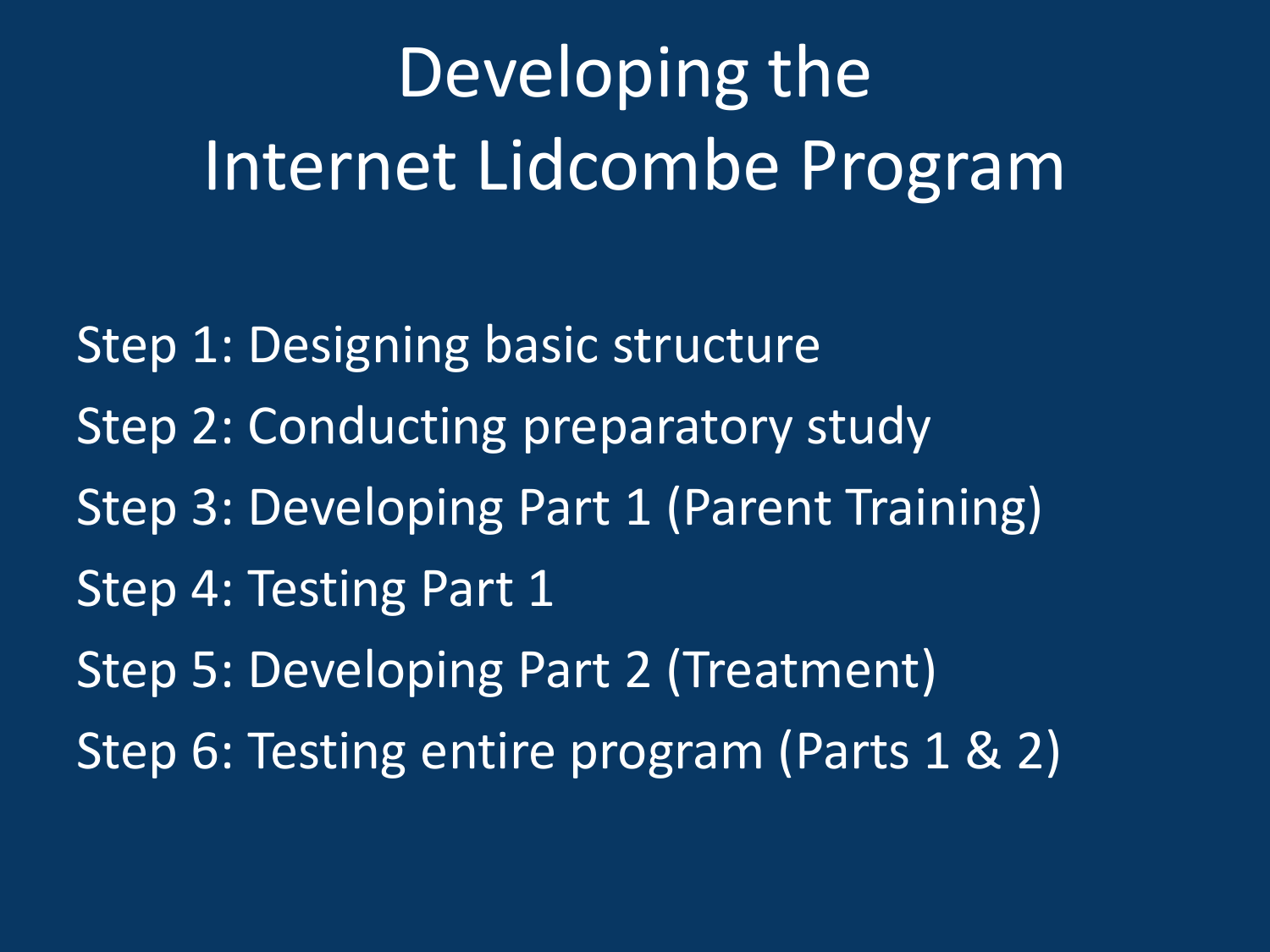### Step 1 – Designing basic structure



#### Part 2: TREATMENT

Introduction

Weekly consultations

4 training modules

Regular consultations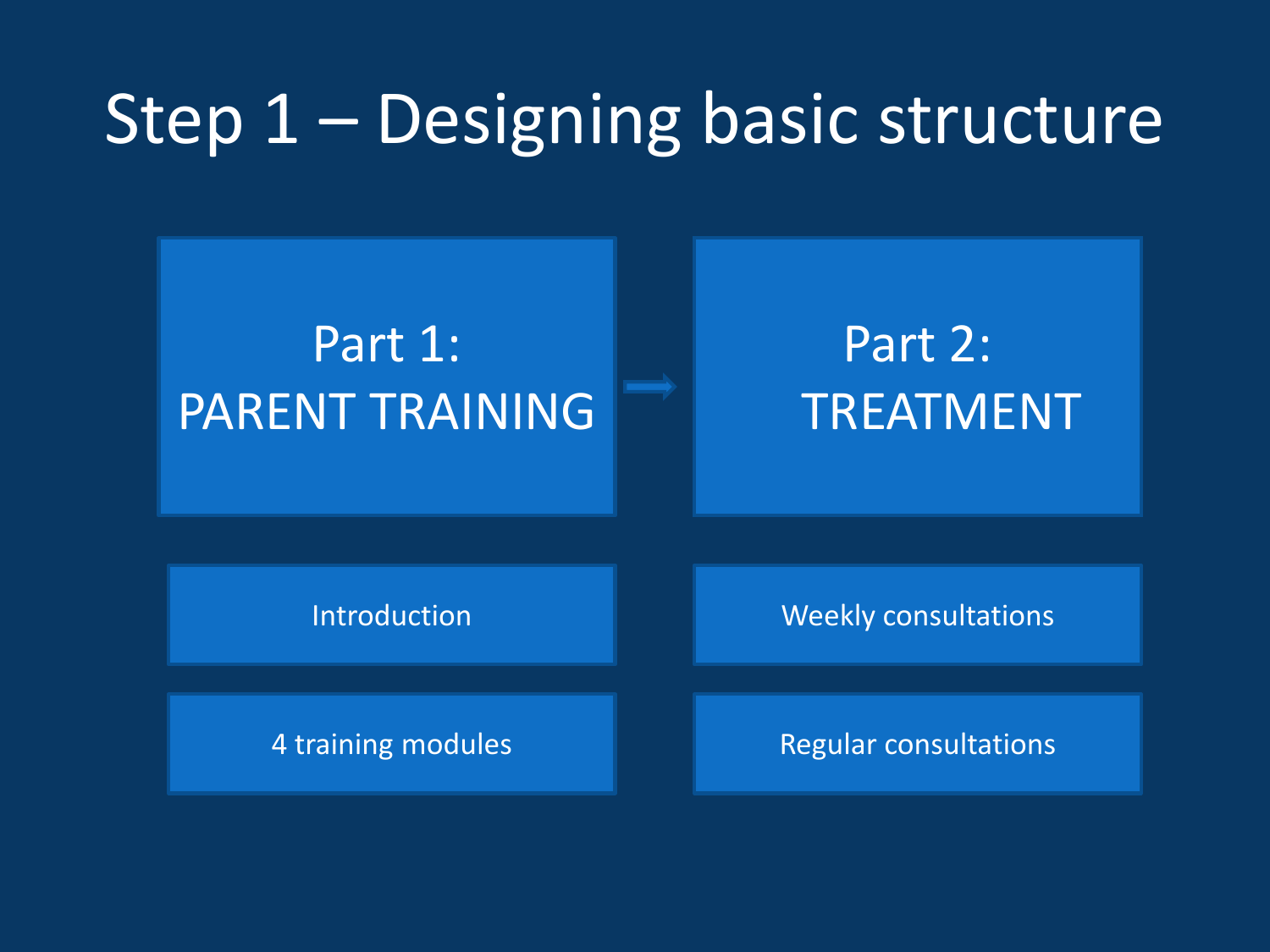#### Step 2 – Preparatory study

- Identify treatment problems

- Develop problem-solving approaches

-Results:

to drive content to individualise problem-solving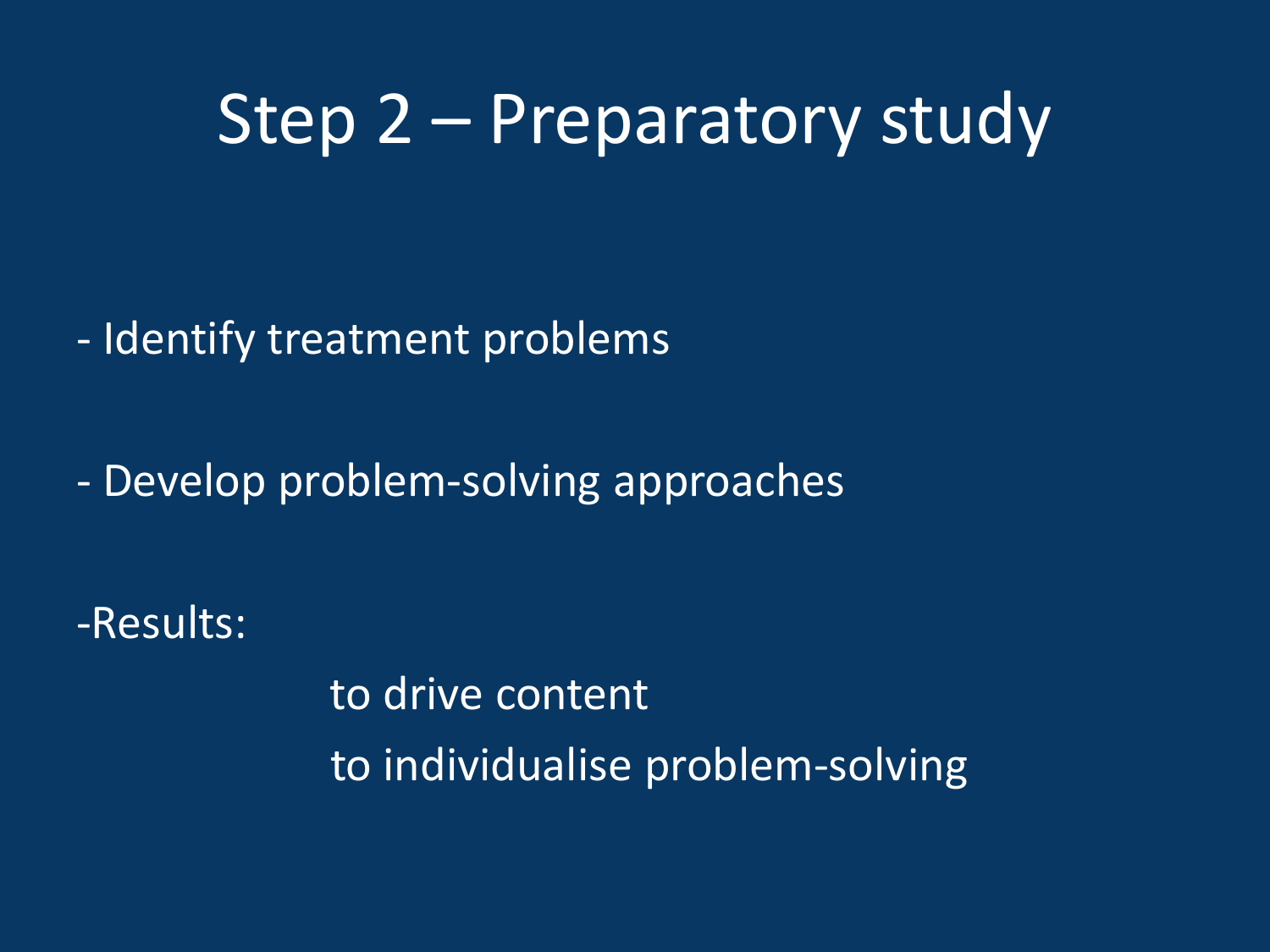#### Step 3 – Developing Part 1

Introduction – background information

Training modules:

1. Recognising stuttering

2. Rating stuttering severity

3. Organising treatment conversations

4. Giving verbal contingencies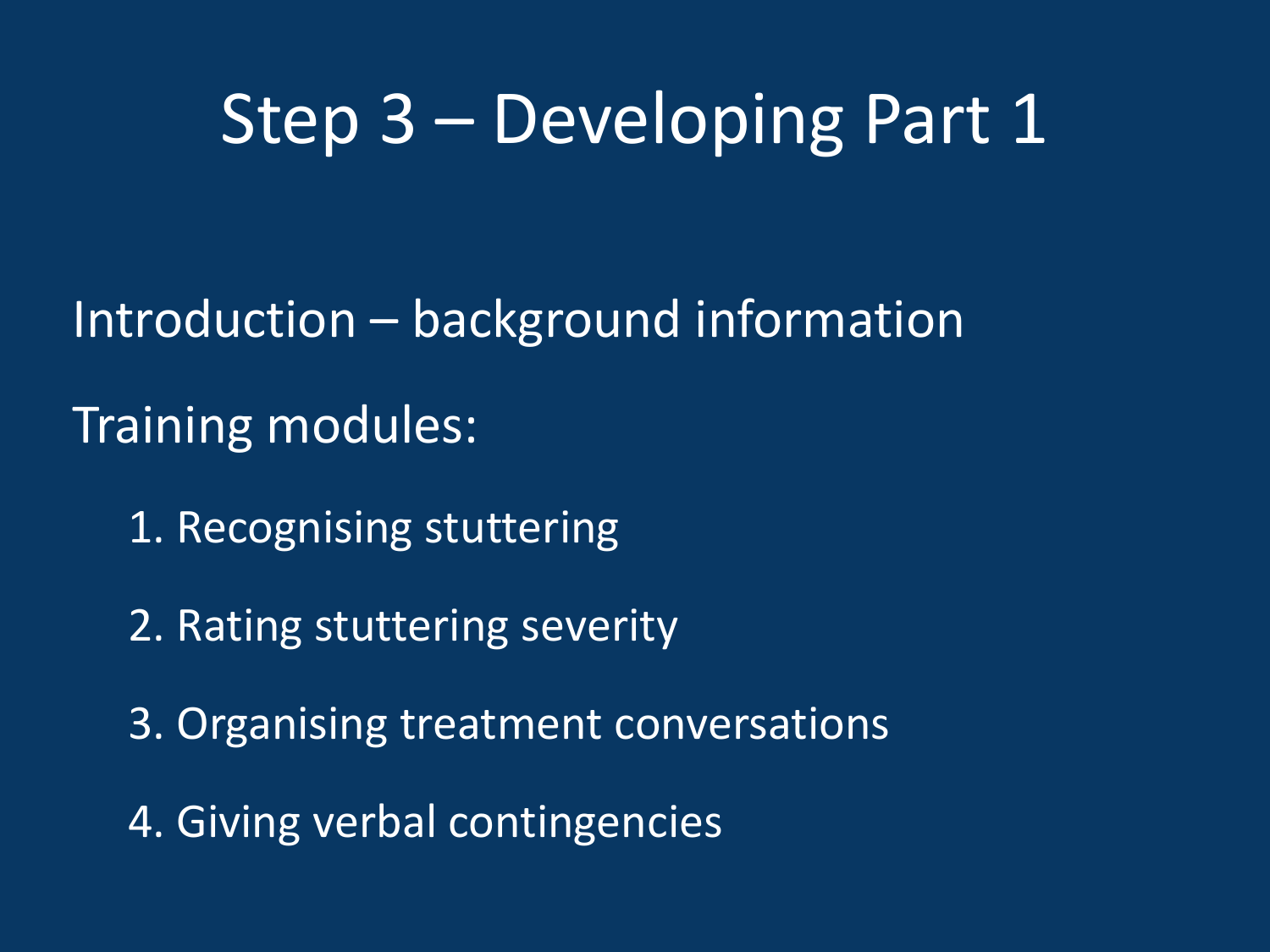### Step 3 – Developing Part 1

Interactive

#### Part 1: PARENT TRAINING

Feelings are acknowledged Videos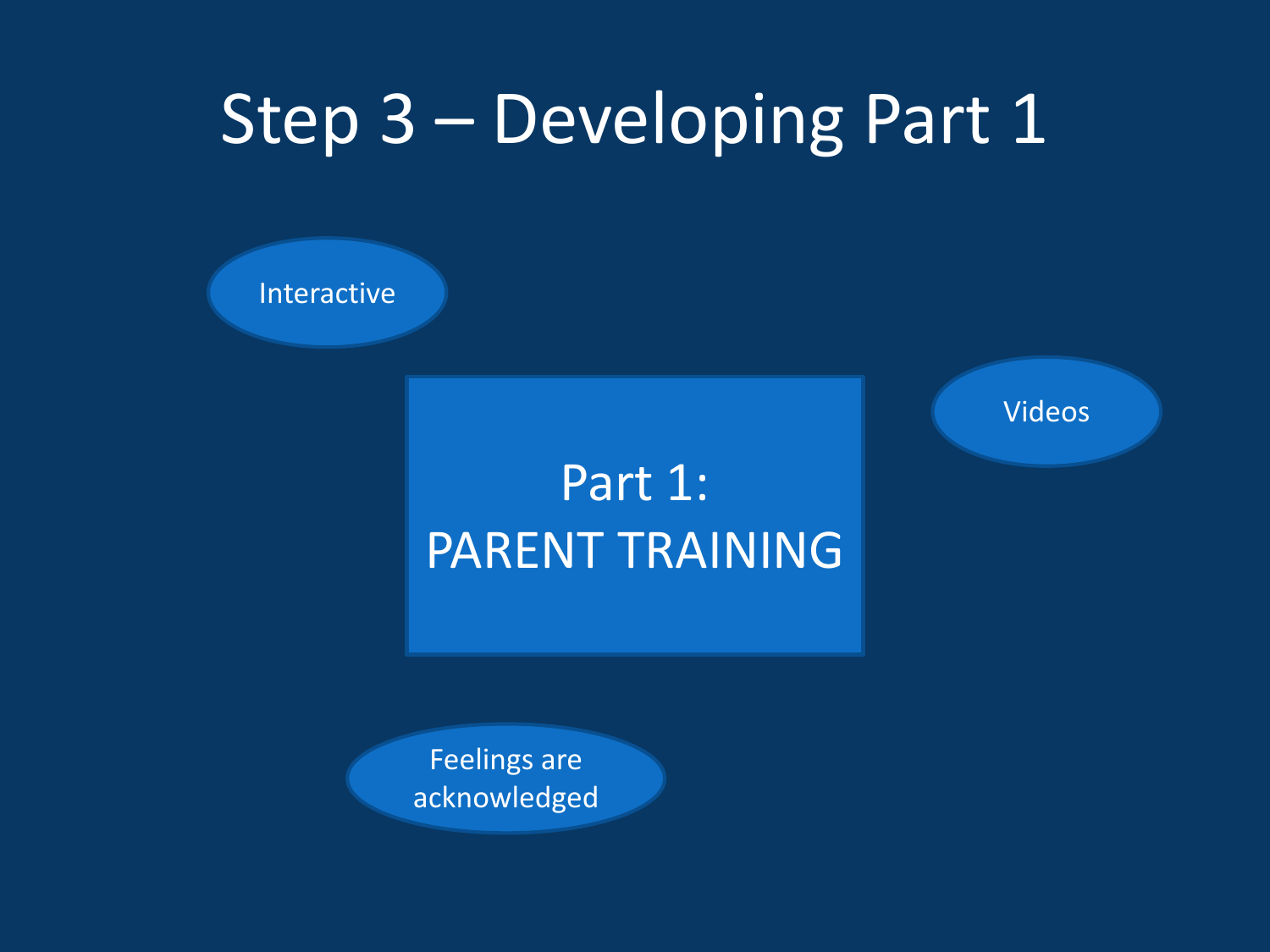# Step 3 – Developing Part 1

| <b>PRINT</b><br>PROGRAM MAP<br><b>SEE AND STREAM STREAM</b> | LOGOUT                    |  |
|-------------------------------------------------------------|---------------------------|--|
| <b>INTRODUCTION</b>                                         |                           |  |
| Ø<br>Welcome                                                | Welcome                   |  |
| Set-Up of the Program<br>Ø                                  |                           |  |
| About the Lidcombe Program                                  |                           |  |
| Aim of the Program<br>❤                                     |                           |  |
| Ø<br>FAQ                                                    |                           |  |
| Ø<br><b>Some Basic Advice</b>                               |                           |  |
| $\bullet$<br><b>Deciding When to Start</b>                  |                           |  |
| Ø<br><b>Information You Need</b>                            |                           |  |
| Ø<br><b>Print Package</b>                                   | 0:45 $\blacktriangleleft$ |  |
| Ø<br><b>Action Plan</b>                                     | Continue<br>$\rightarrow$ |  |
| Ø<br><b>Introduction Completed</b>                          |                           |  |
|                                                             | VIEW PROGRESS             |  |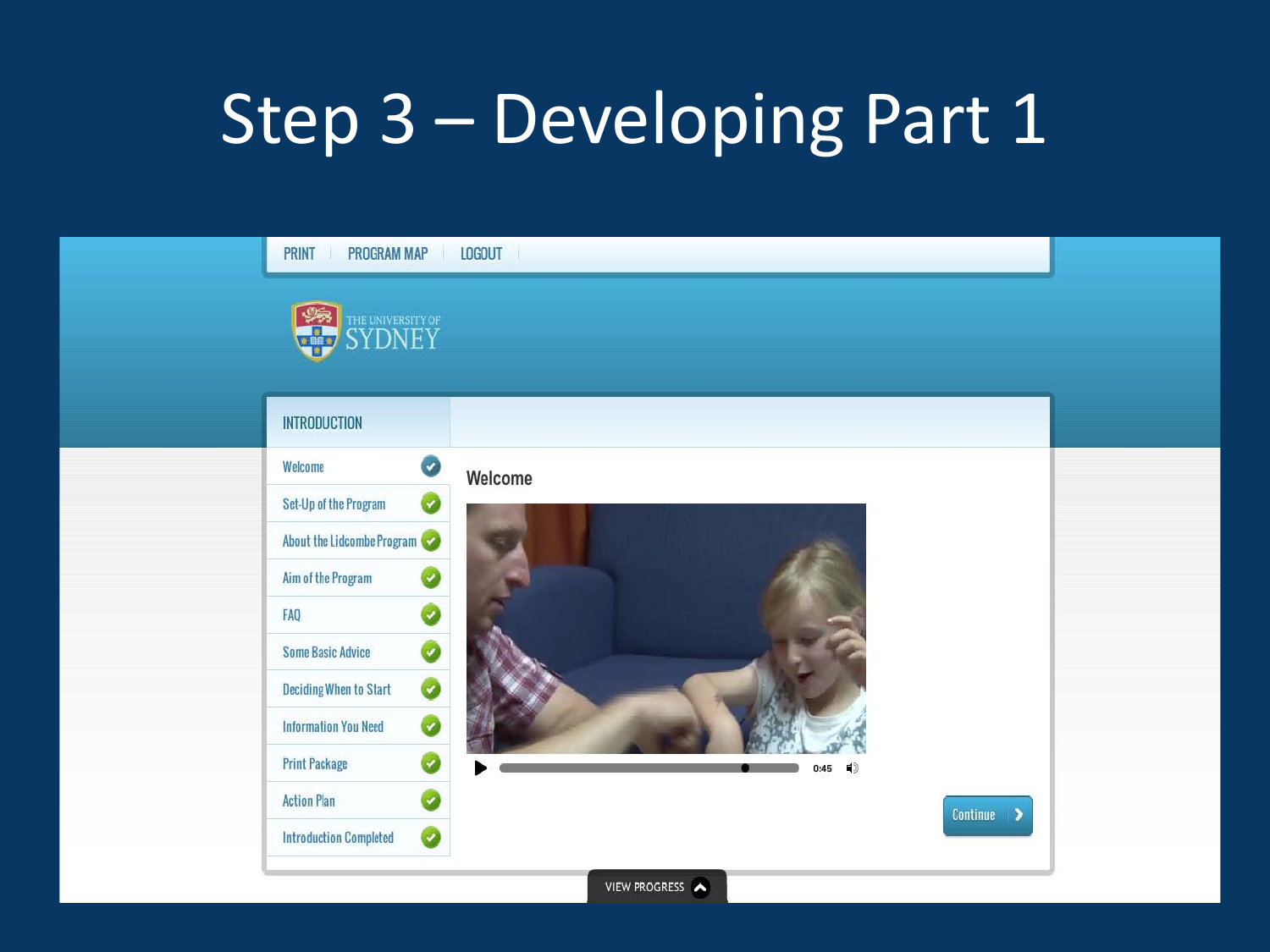#### Step 4 – Testing Part 1

#### 6 parents completed Parent Training

#### Outcomes:

- Knowledge
- Skills
- Usage
- Experiences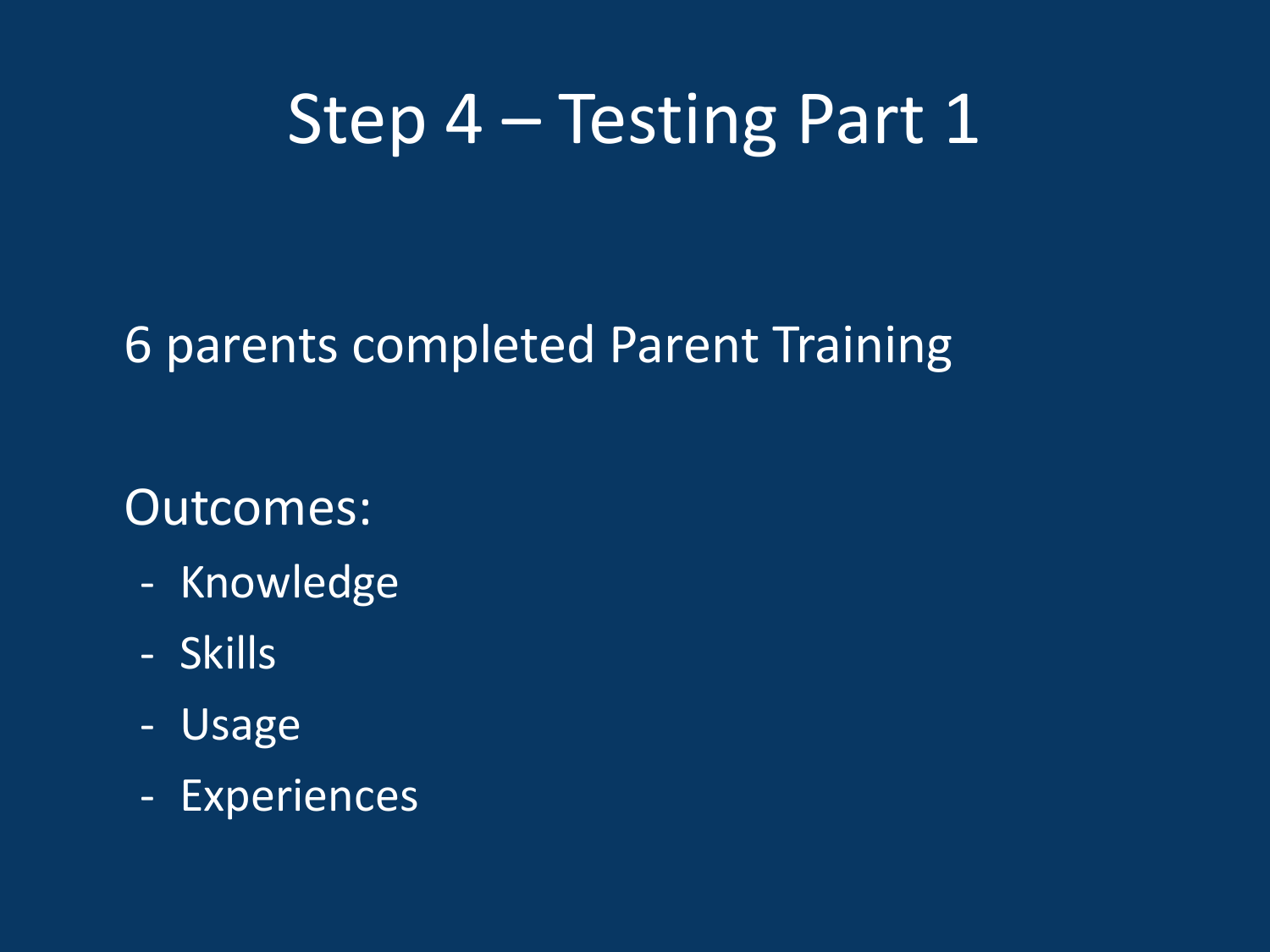Step 4 – Testing Part 1 *(Knowledge: method)*

- 17 multiple choice questions
	- Ten about stuttering and Lidcombe Program
	- Seven based on watching video
- One or more correct items per question
- Total  $N = 27$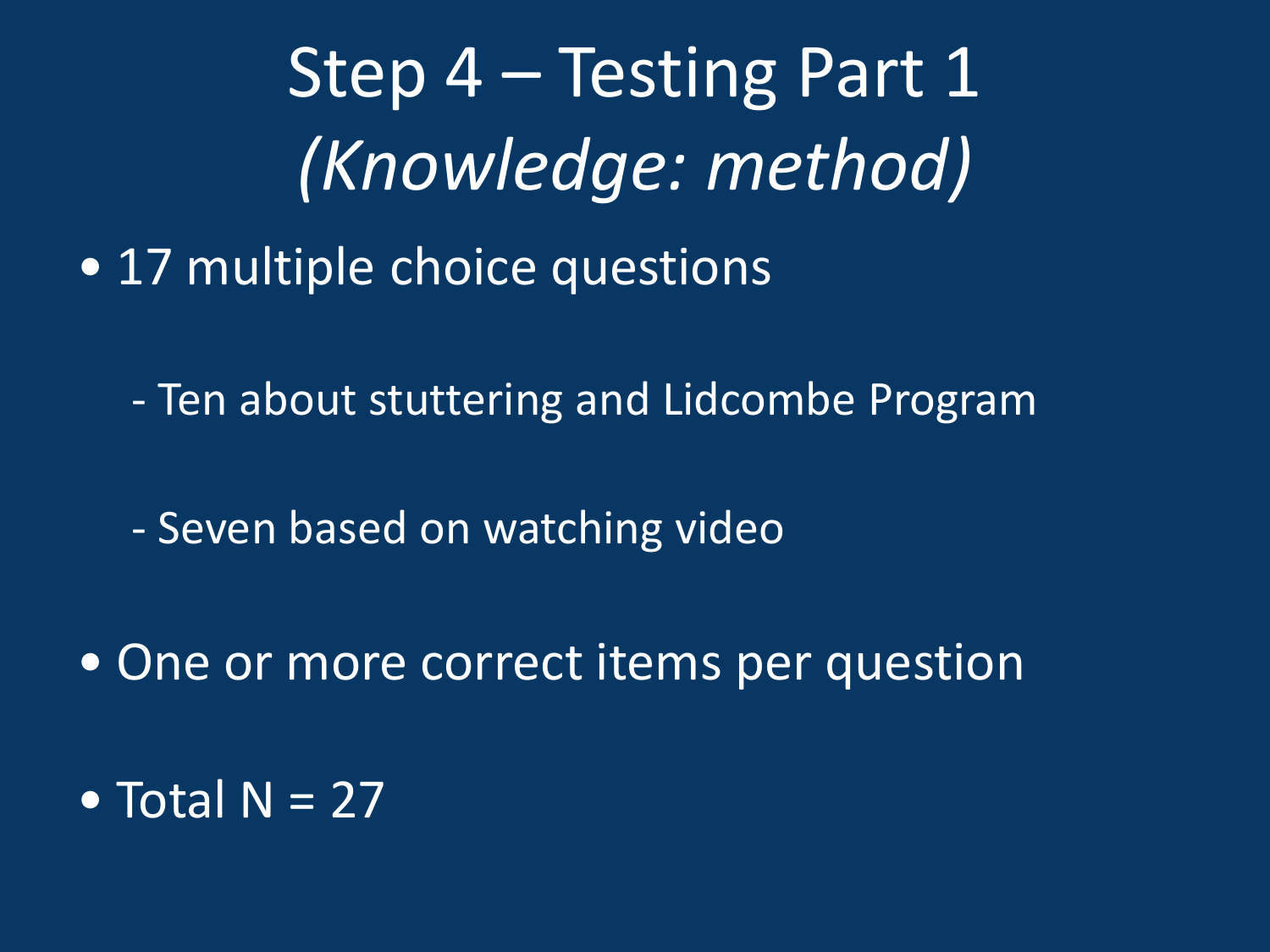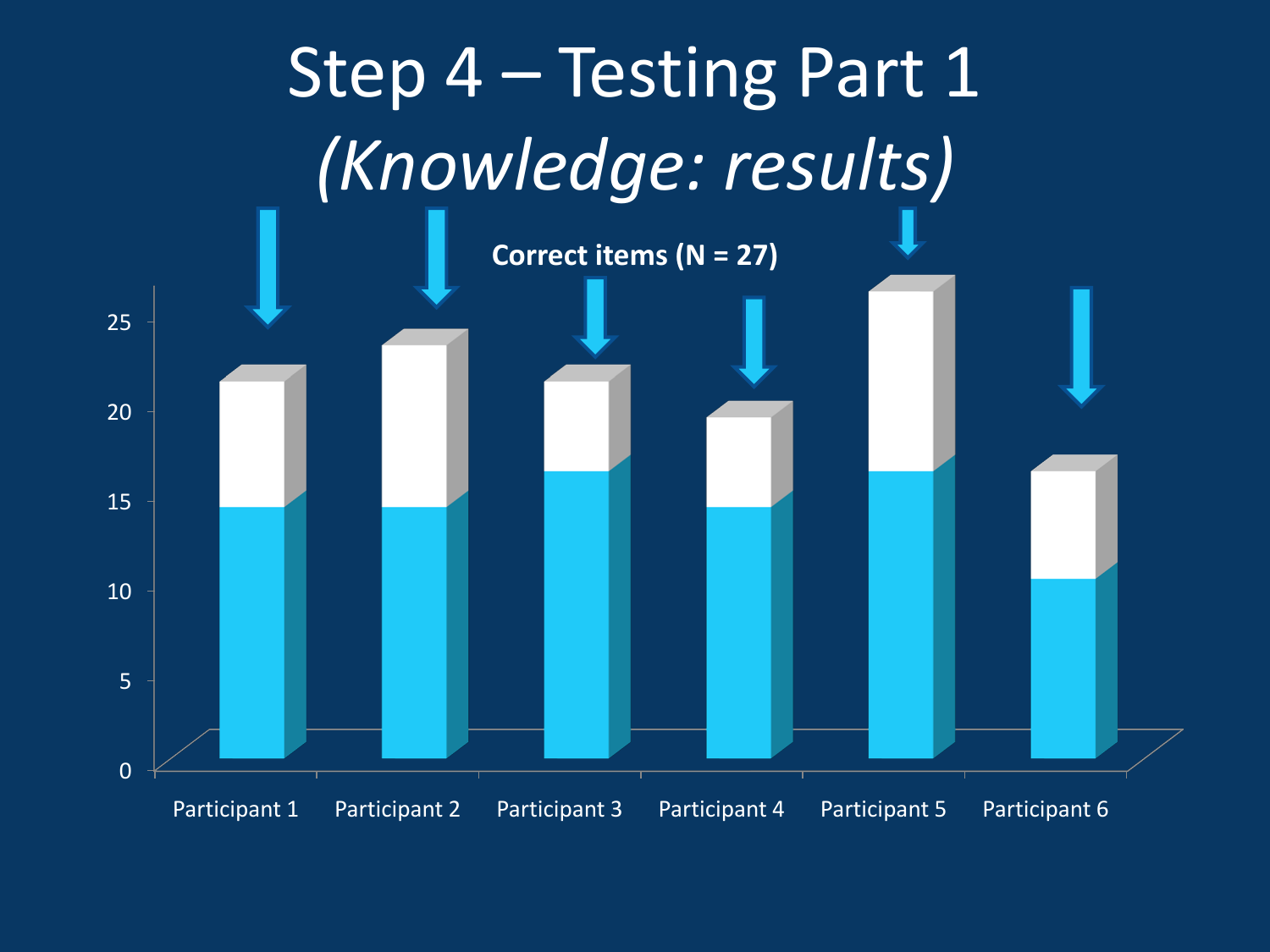# Step 4 – Testing Part 1 *(Skills: method)*

- Conversation
	- Video recorded
	- Pressed light when stuttering
	- Rated stuttering severity

- Video watched by two stuttering specialists
- % correct identification / specialist counts <sup>15</sup>
- Agreement between severity ratings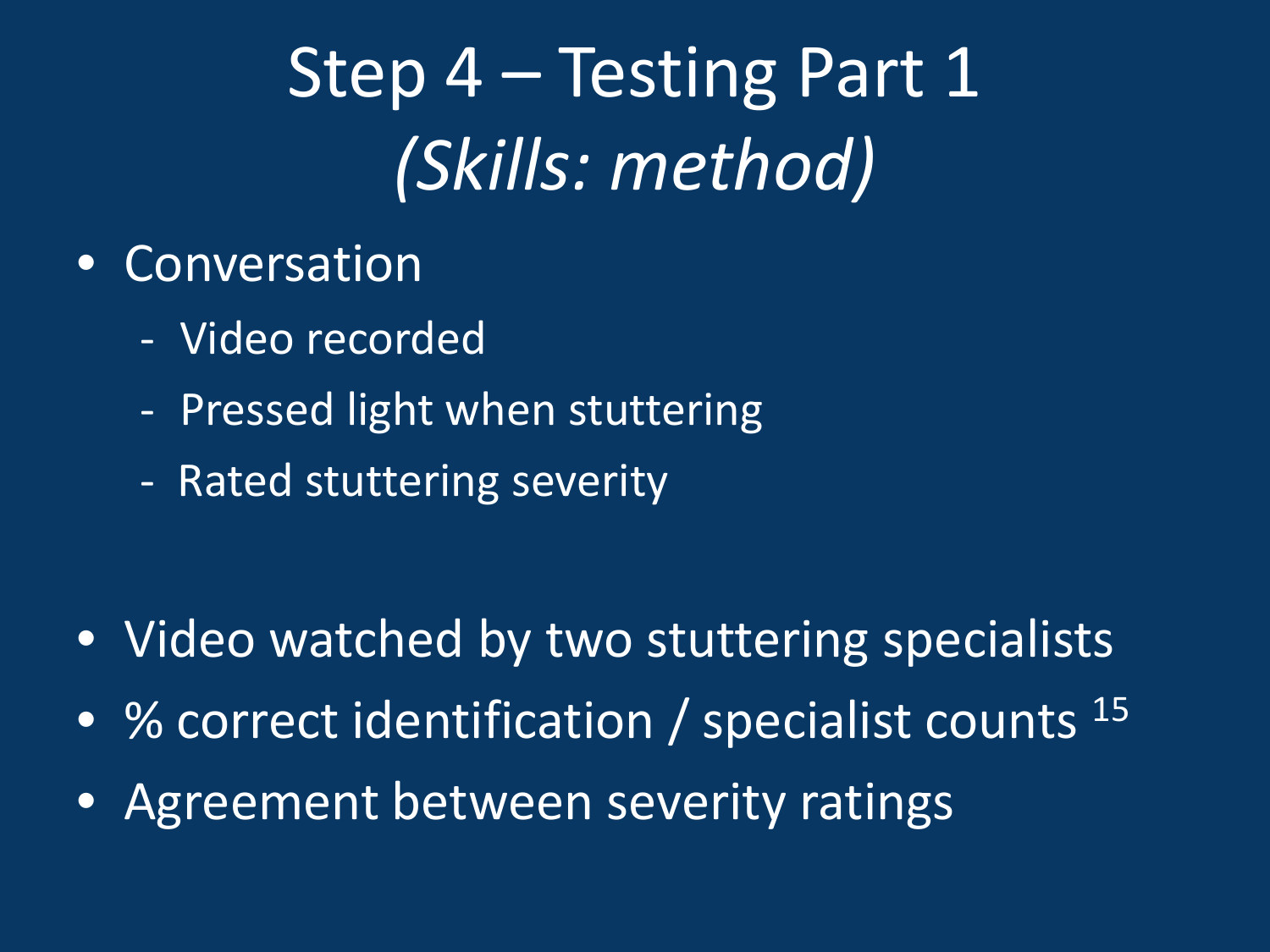# Step 4 – Testing Part 1 *(Skills: results)*

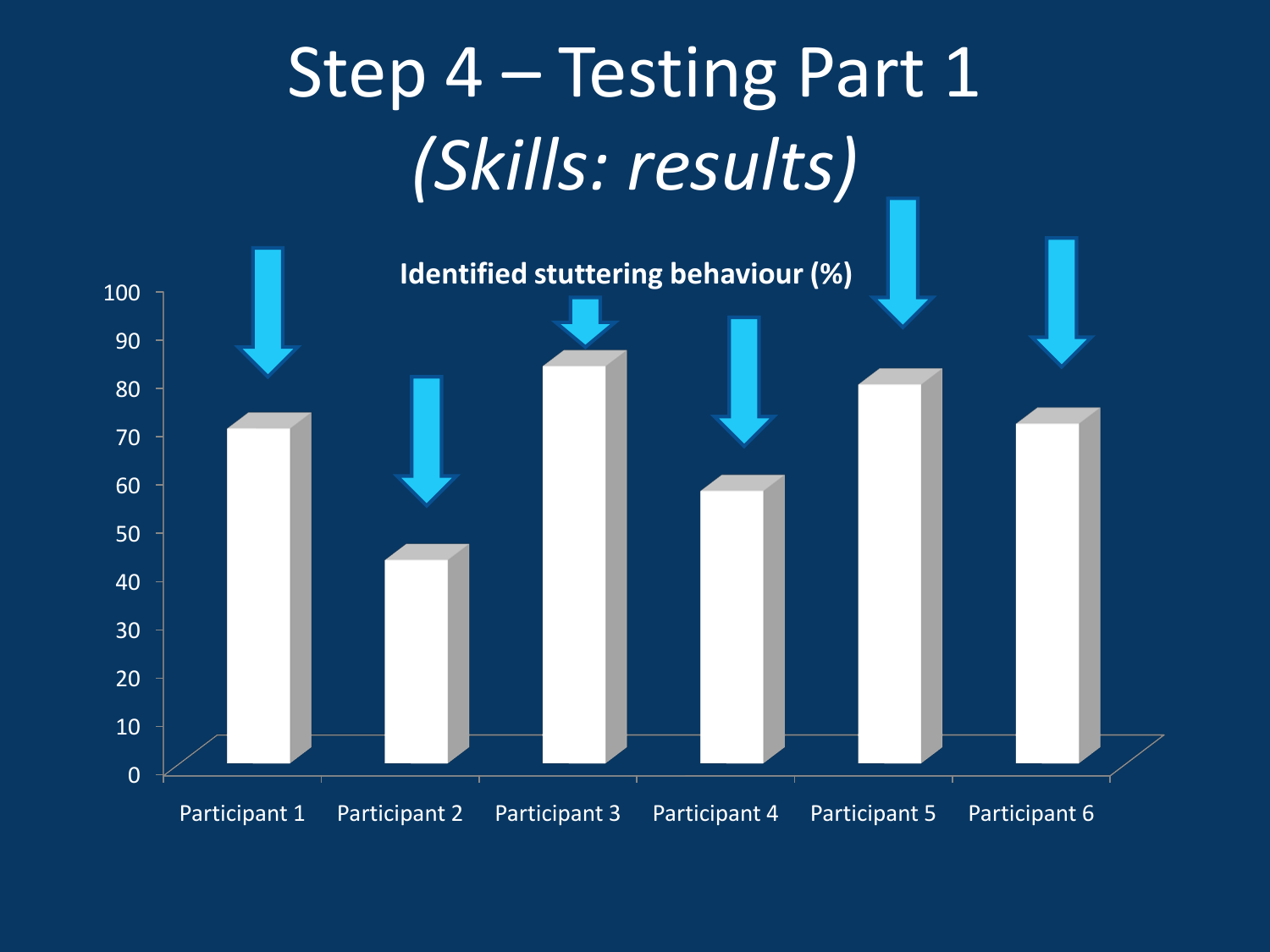# Step 4 – Testing Part 1 *(Skills: results)*

#### Stuttering severity rating

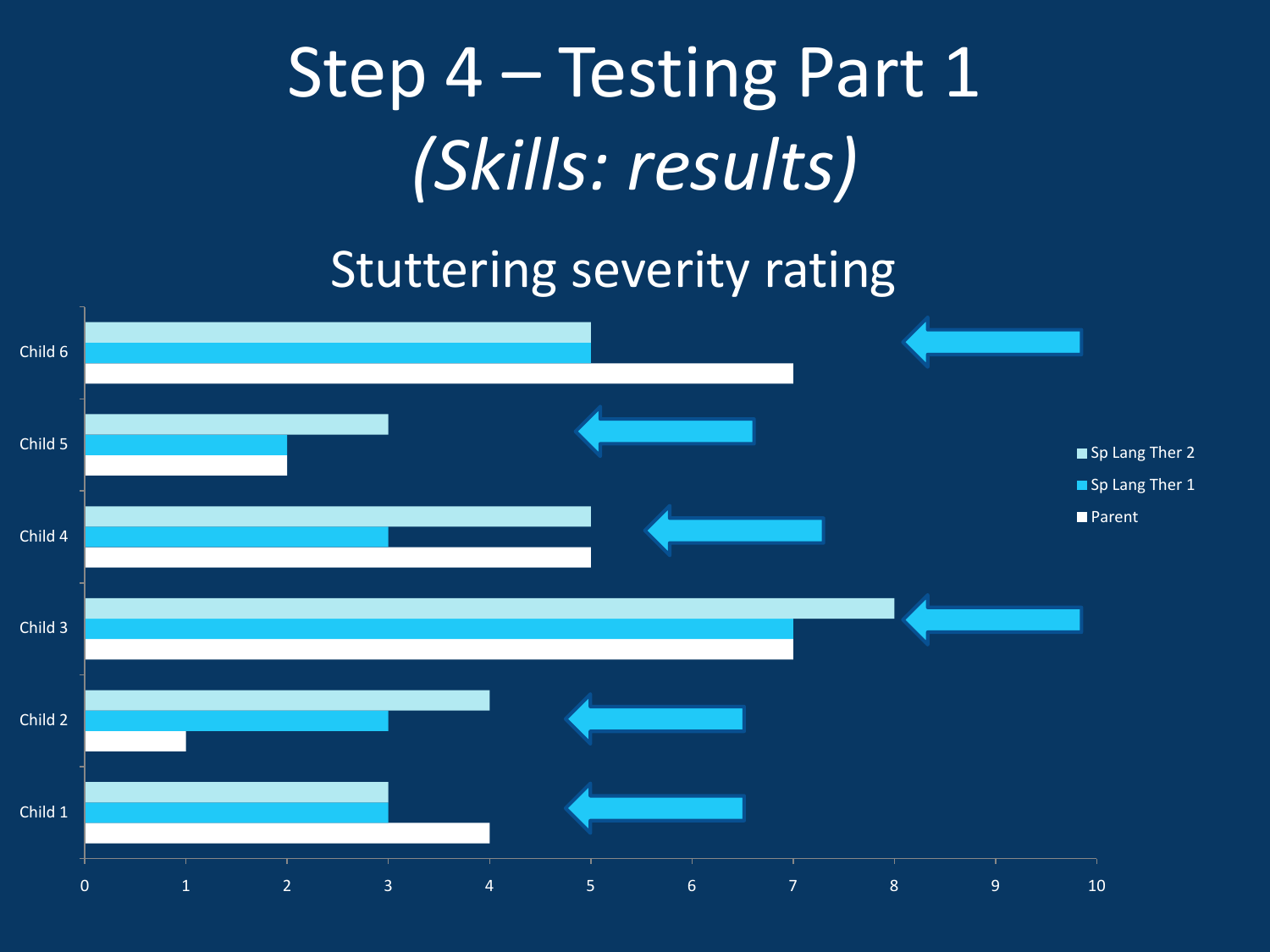Step 4 – Testing Part 1 *(Usage: method)*

• Automatic recording when logging-in

• Date, time of day and amount of time spent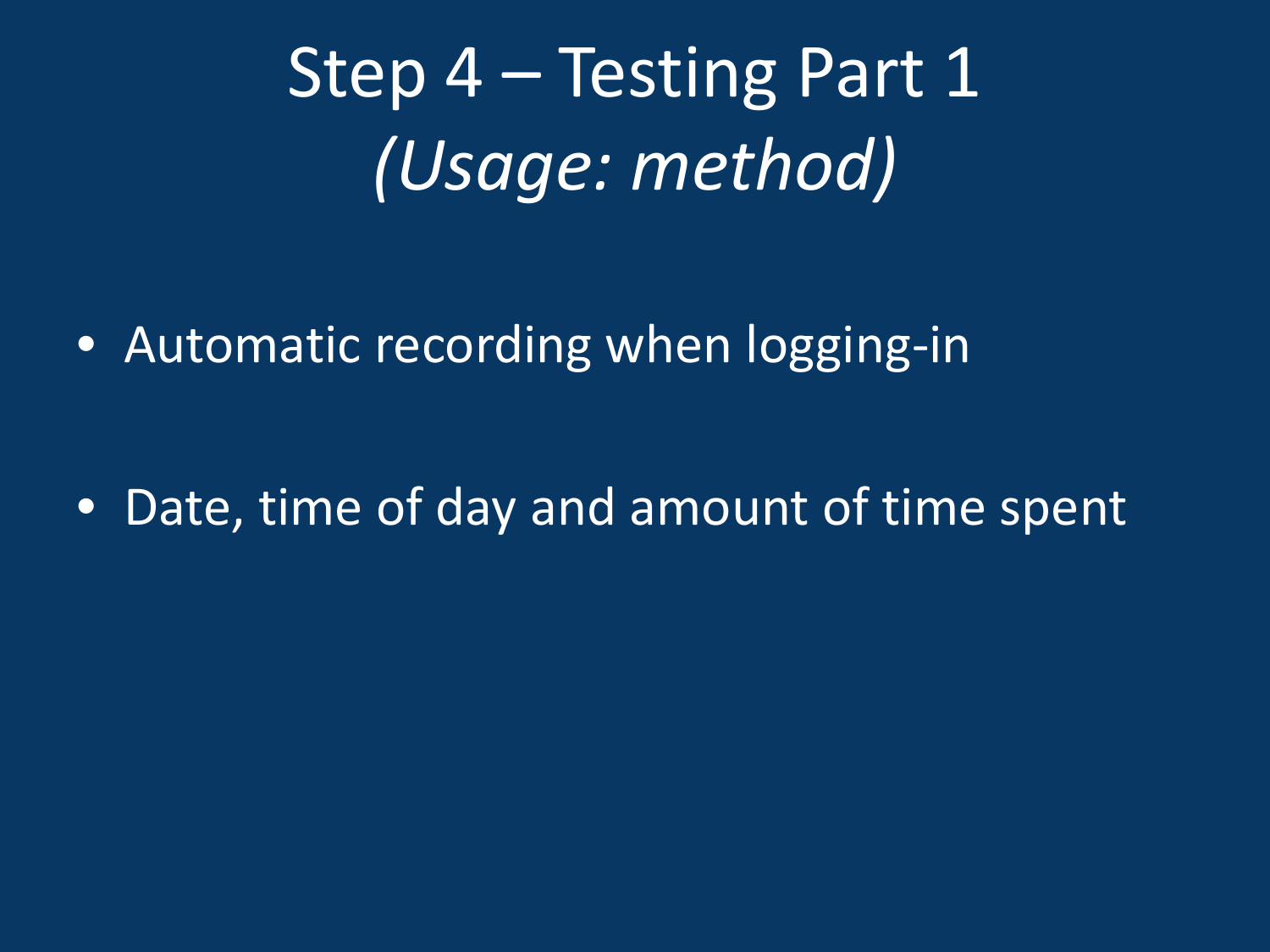# Step 4 – Testing Part 1 *(Usage: results)*

**Log-in time (hours)**

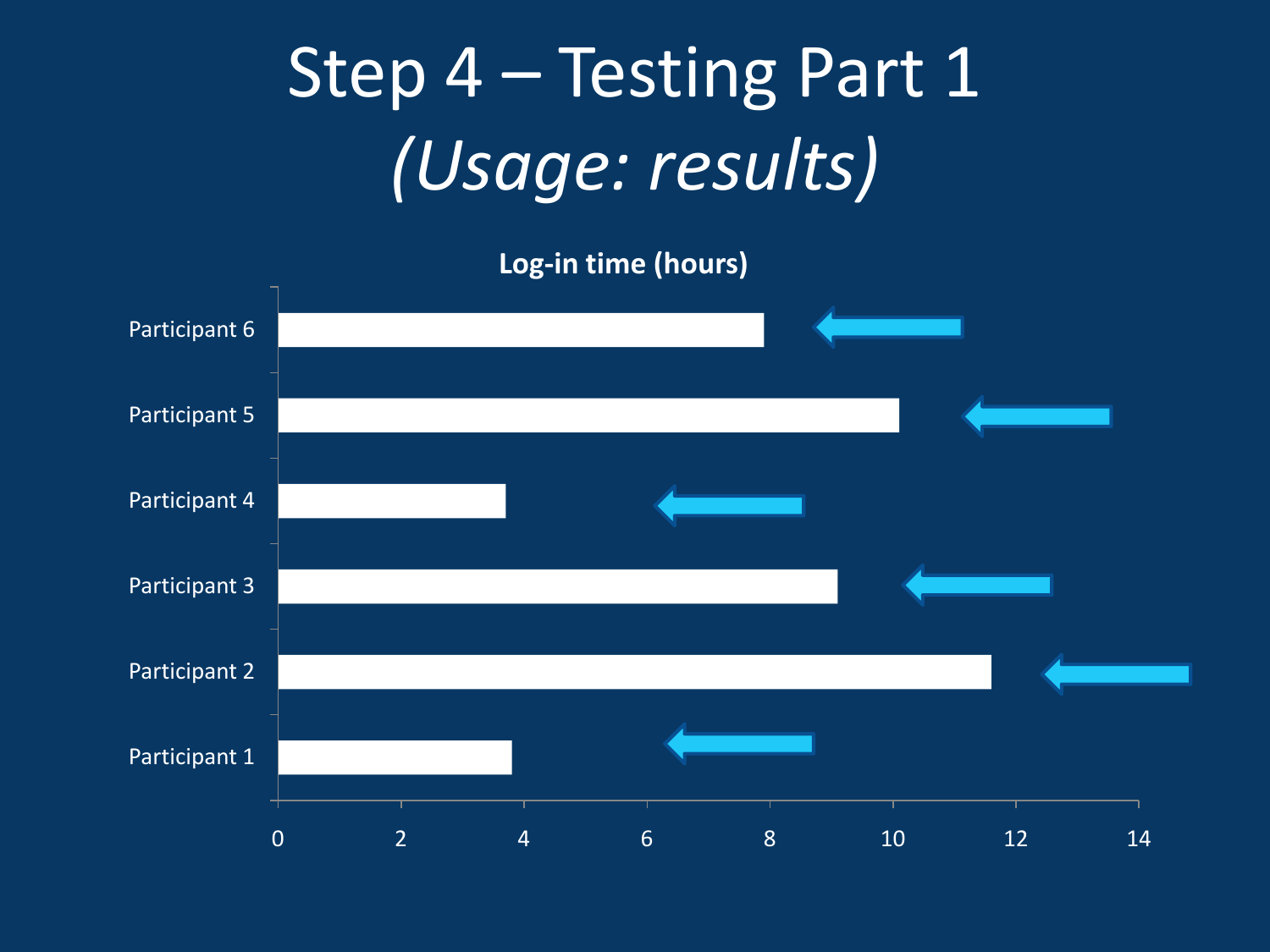Step 4 – Testing Part 1 *(Experiences: method)*

Questions about technological issues, content and experiences

- Yes/no questions, explanation possible

- Open questions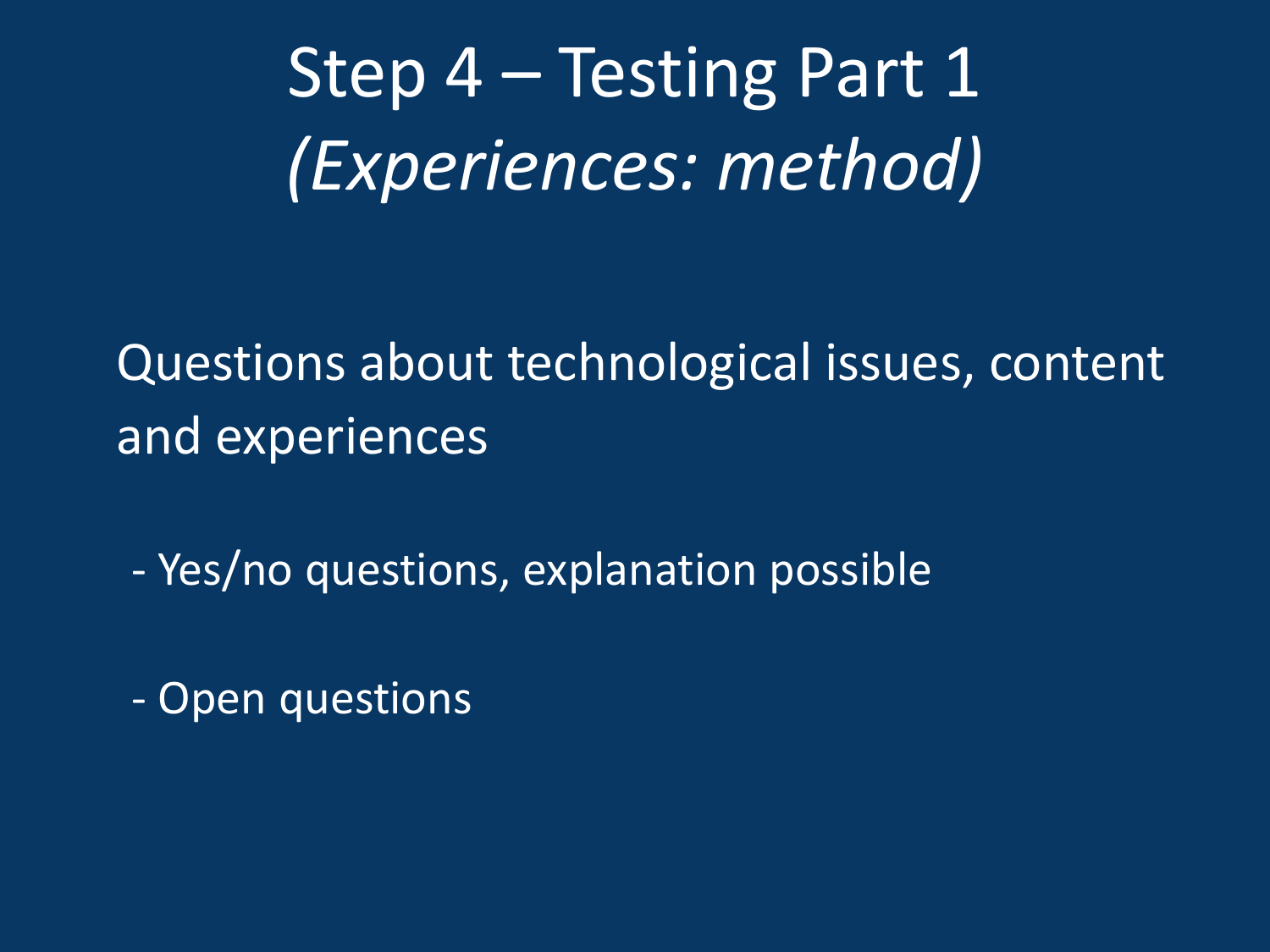Step 4 – Testing Part 1 *(Experiences: results)*

- Parent Training user friendly and helpful

*"I definitely felt that I have fast-forwarded than to having to learn all of this from the lady of the clinic."*

- Streaming videos difficult for one parent
- Large number of videos was useful
- Own pace at home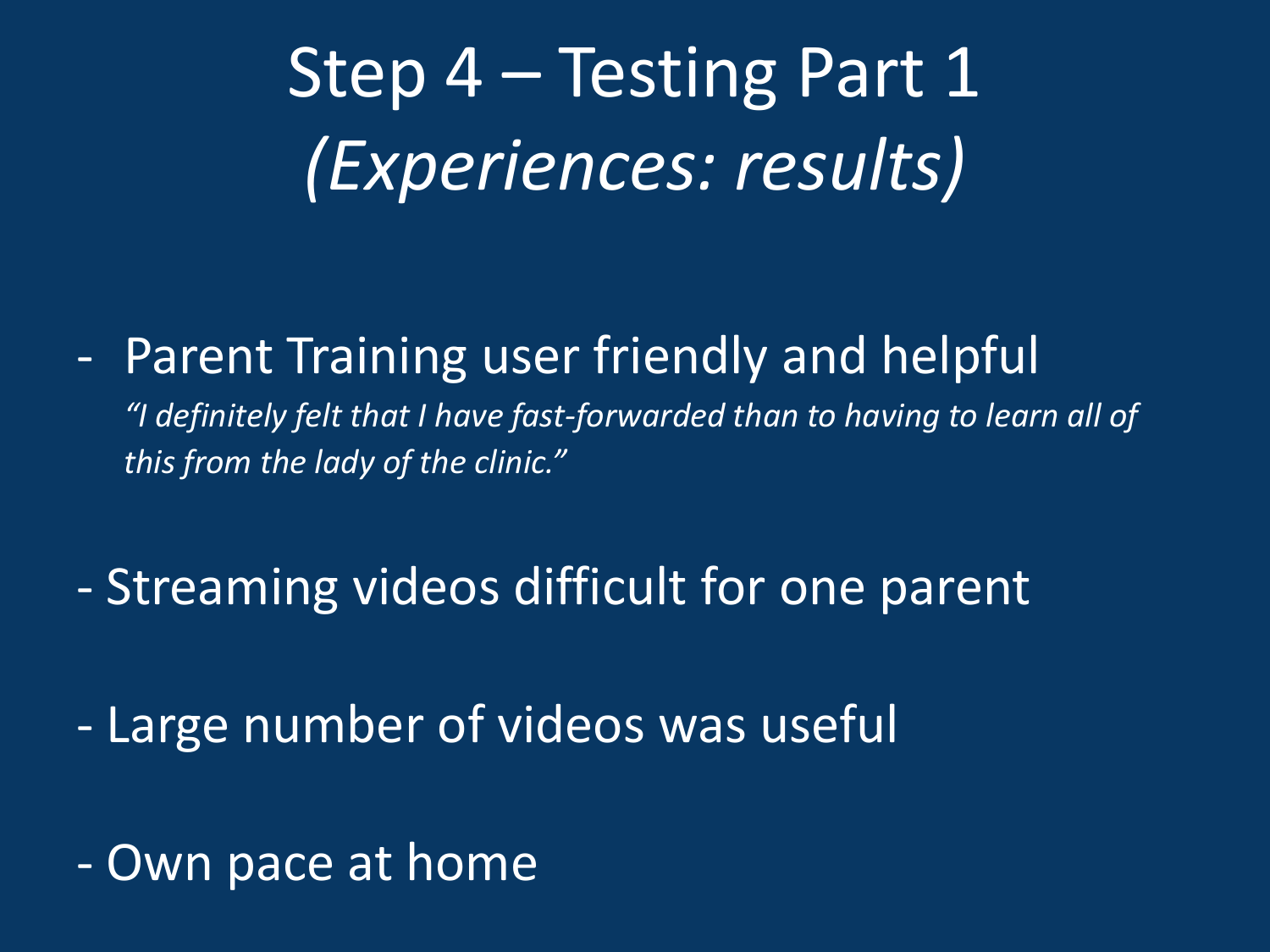#### Conclusion testing Part 1

- Parents gained better understanding
- Parents recognised most of child's stuttering
- Green light for further development of the Internet Lidcombe Program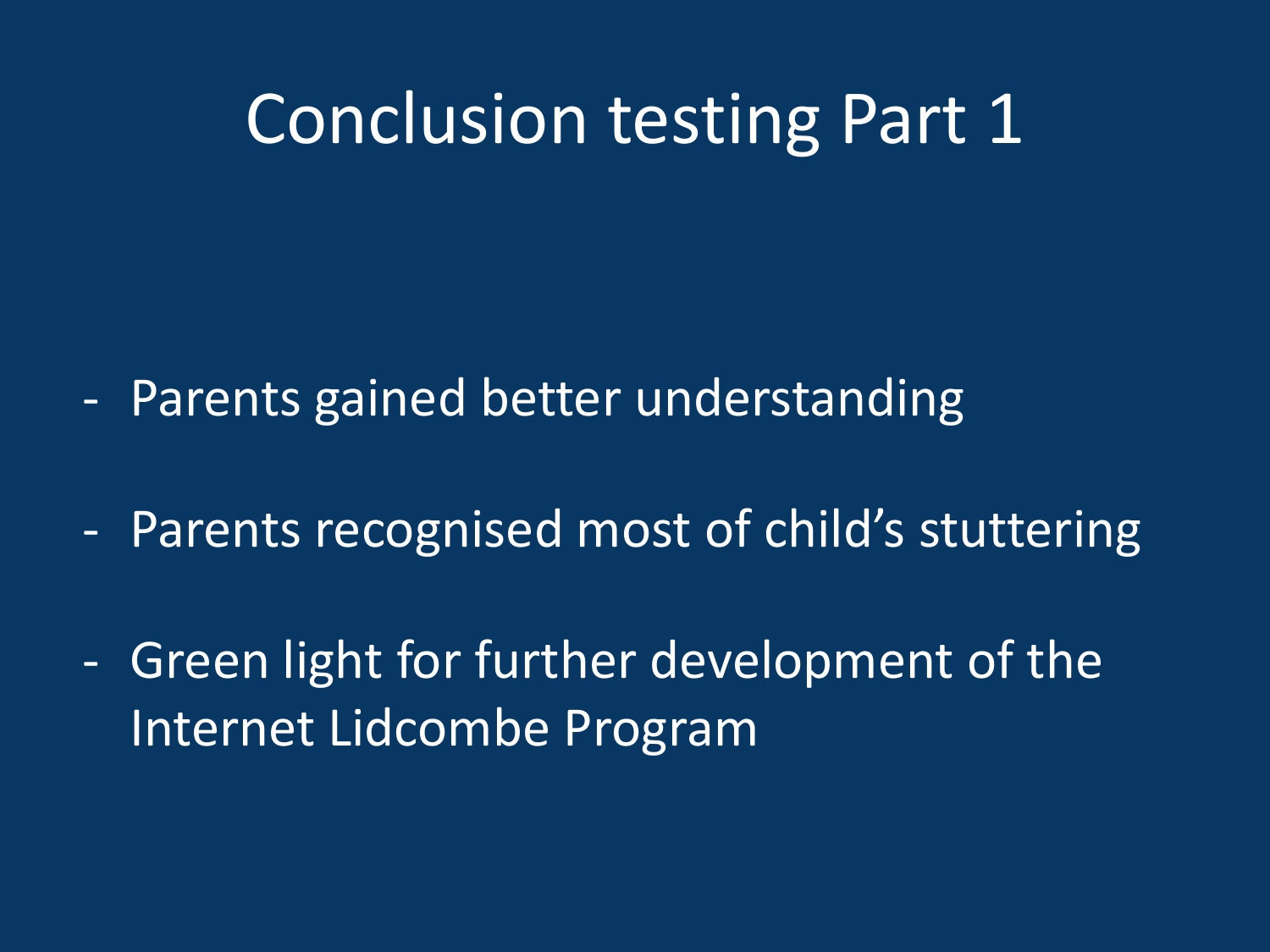## Step 5 – Developing Part 2

Problemsolving tool Additional training

#### Part 2: TREATMENT

Long-term follow-up

**Emotional** support 16, 17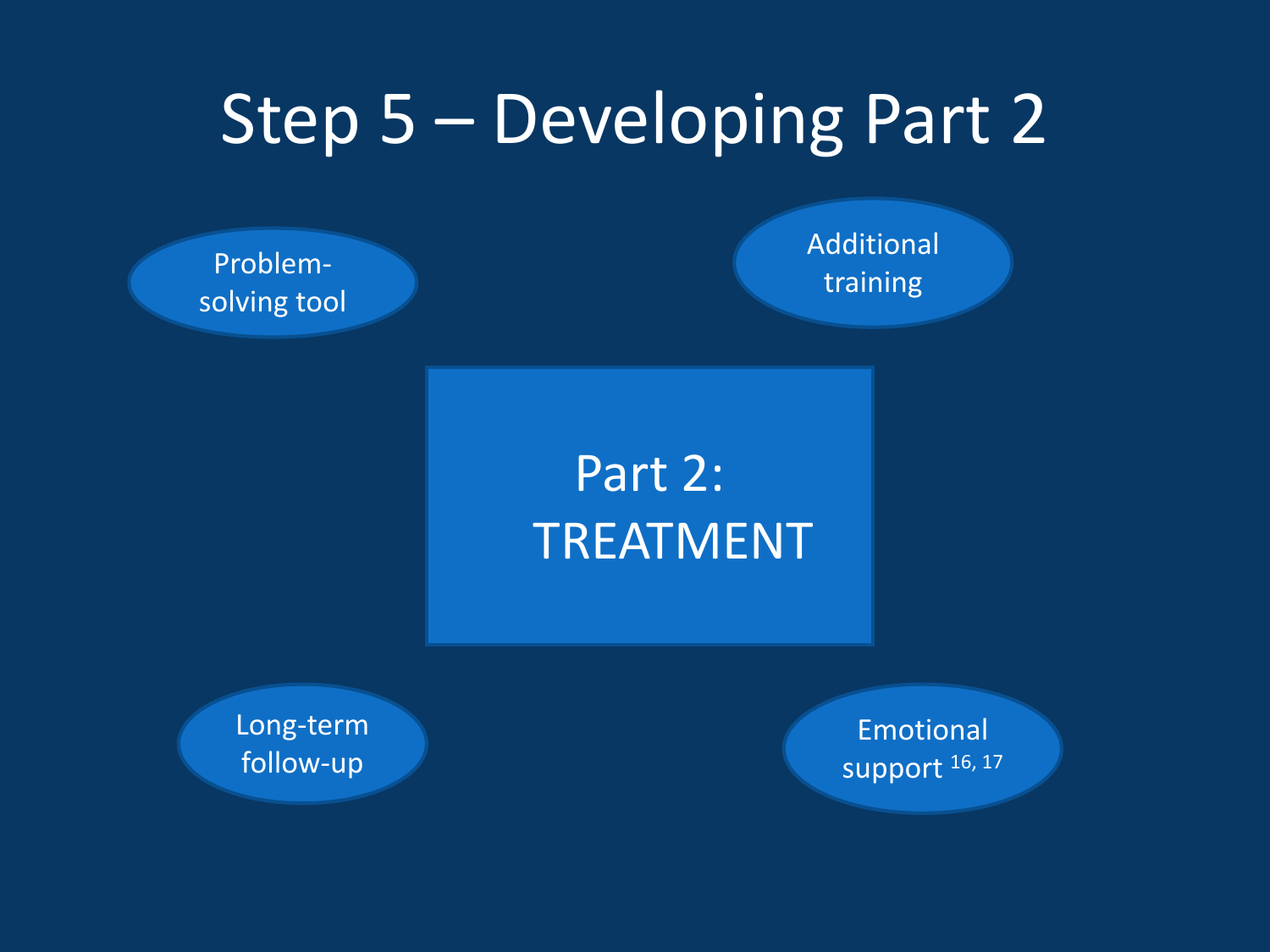#### Step 6 – Testing entire program

- Efficacious?

- Increase access?

- Use by speech-language therapists?

- Possibility within a stepped care model?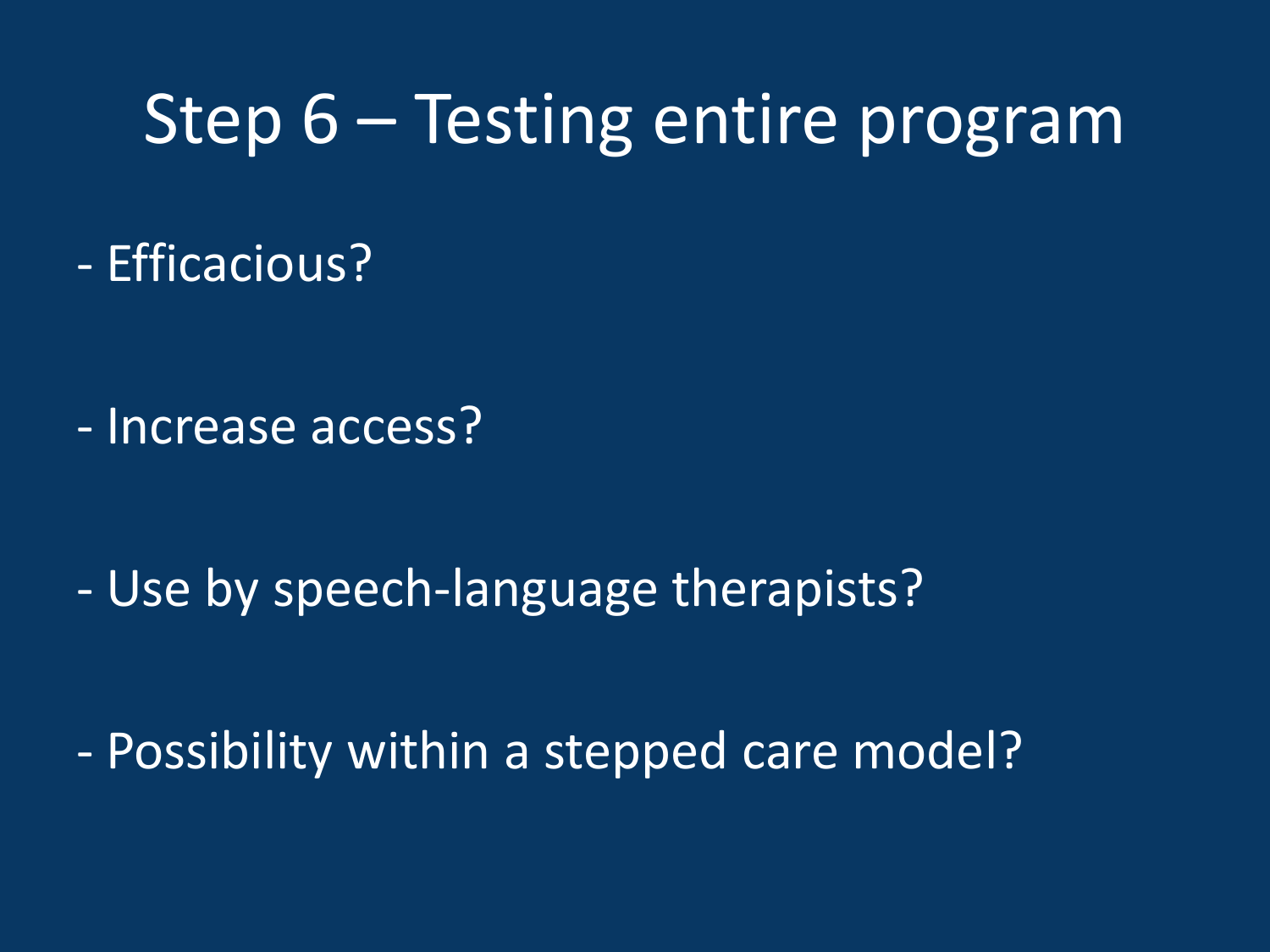### Final thoughts

- increase access to the Lidcombe Program

- support speech-language therapists

- provide standardised training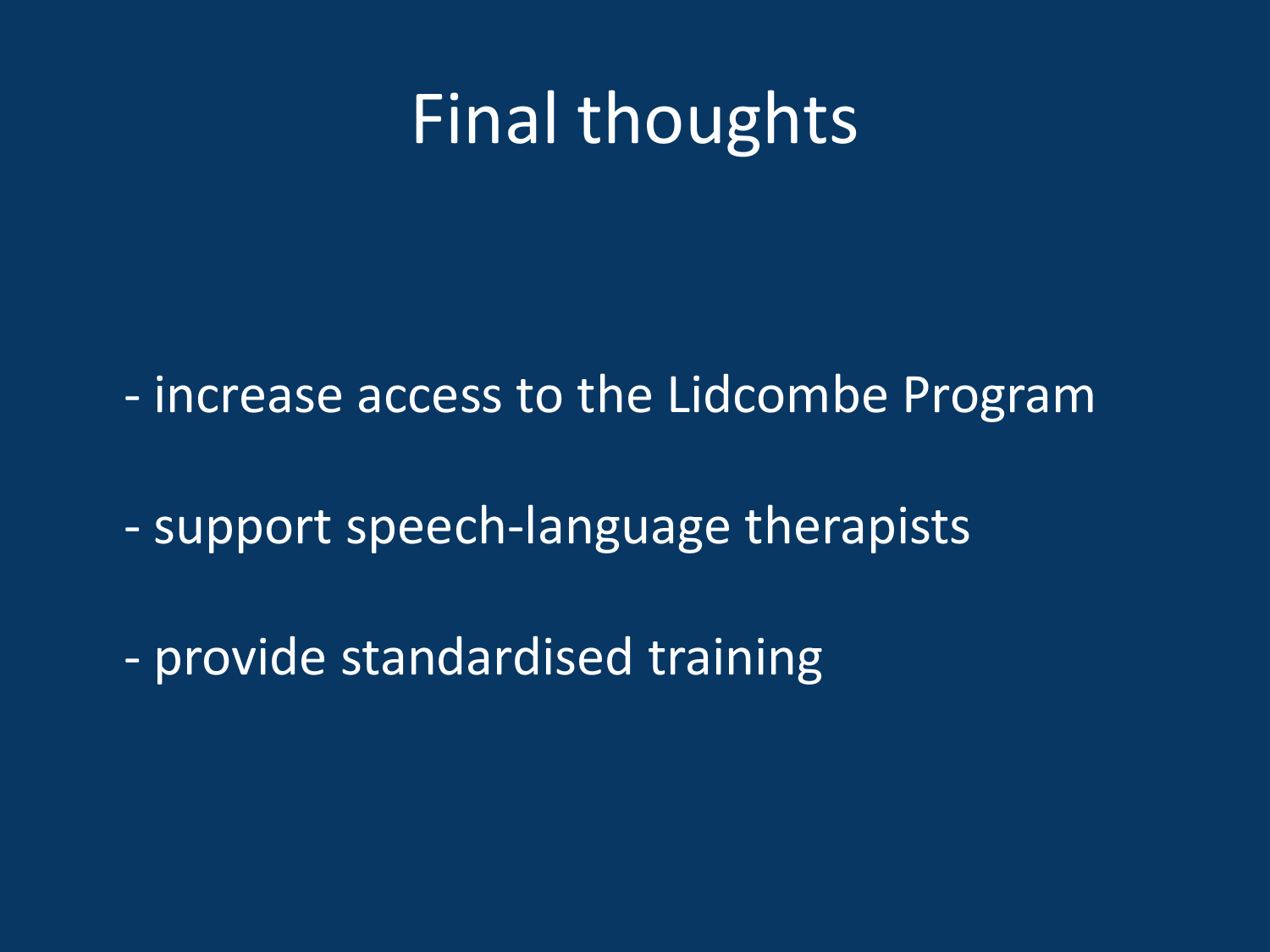| HOME                                     | <b>USER LOGIN</b>                                         |
|------------------------------------------|-----------------------------------------------------------|
| THE UNIVERSITY OF SYDNEY<br><b>Chap</b>  | User Login<br>9                                           |
|                                          | Please enter your username and<br>password.               |
|                                          | Username:                                                 |
| Lidcombe Program                         | Password:                                                 |
| A Program for Young Children who Stutter | Forgot your password?<br>$Login$ ><br>System Requirements |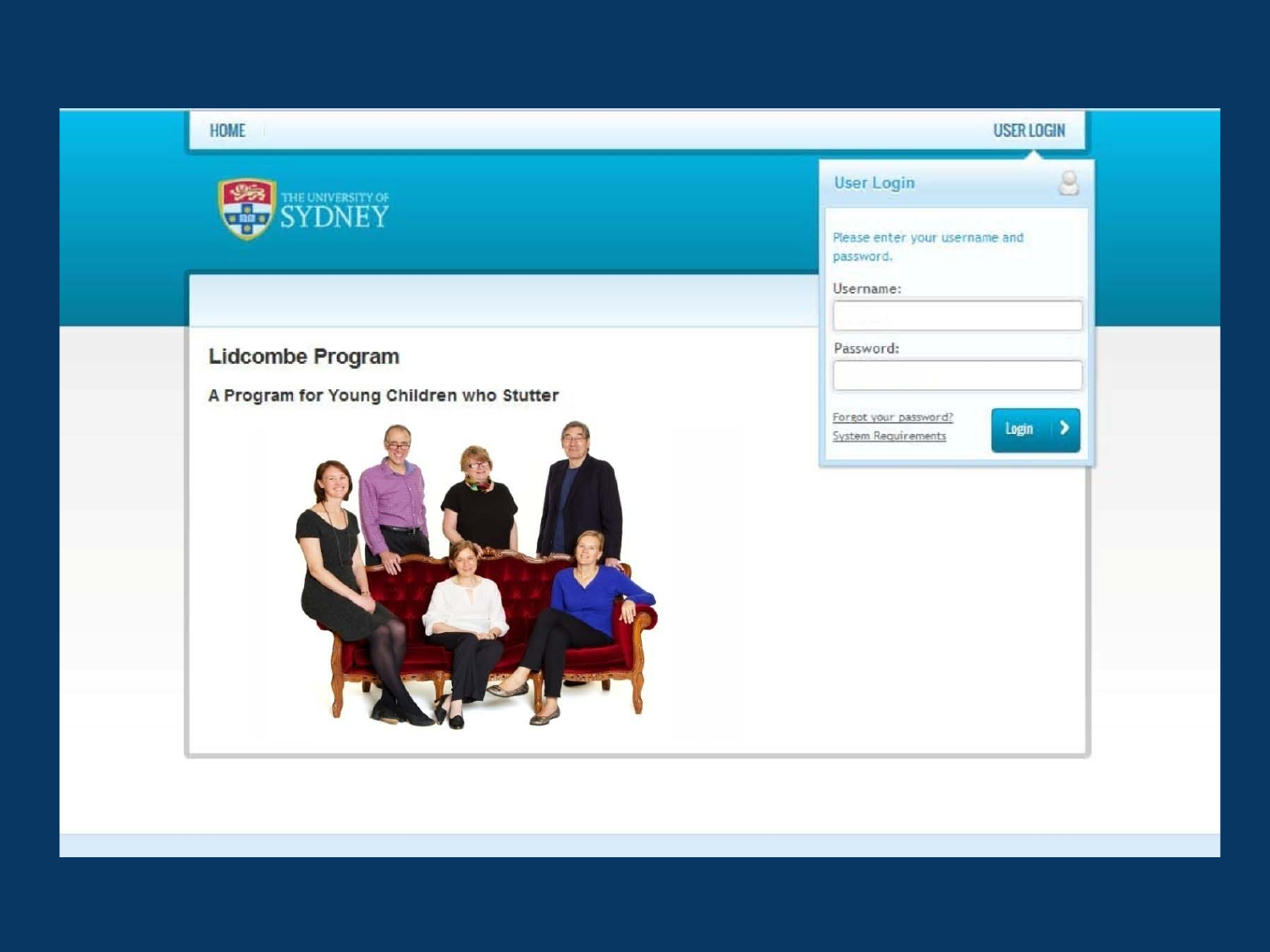### References

- 1. Packman, A., Onslow, M., Webber, M., Harrison, E., Arnott, S., Bridgeman, K., Carey, B., Sheedy, S., O'Brian, S., Macmillan, V. & Lloyd, W. (January, 2014). The Lidcombe Program of early stuttering intervention treatment manual. Retrievable from [http://sydney.edu.au/health](http://sydney.edu.au/health-sciences/asrc/health_professionals/asrc_download.shtml)[sciences/asrc/health\\_professionals/asrc\\_download.shtml](http://sydney.edu.au/health-sciences/asrc/health_professionals/asrc_download.shtml).
- 2. Onslow, M., Packman, A. & Harrison, E. (2003), *The Lidcombe Program of early stuttering intervention. A clinician's guide.* Austin TX: Pro-Ed.
- 3. Onslow, M., Jones, M., Menzies, R., O'Brian, S. & Packman, A. (2012). Stuttering. In P. Sturmey & M. Hersen (Ed.), *Handbook of evidence-based practice in clinical psychology*. (pp. 185-207). Hoboken: NJ: Wiley.
- 4. Bonelli, P., Dixon, M., Ratner, N.B. & Onslow, M. (2000). Child and parent speech and language following the Lidcombe Programme of early stuttering intervention. *Clinical Linguistics and Phonetics, 14* (6), 427-446.
- 5. Woods, S., Shearsby, J., Onslow, M. & Burnham, D. (2002). Psychological impact of the Lidcombe Program of early stuttering intervention. *International Journal of Language and Communication Disorders, 37* (1), 31-40.
- 6. Jones, M., Onslow, M., Harrison, E. & Packman, A. (2000). Treating stuttering in young children: Predicting treatment in the Lidcombe Program. *Journal of Speech, Language, and Hearing Research, 43,* 1440-1450.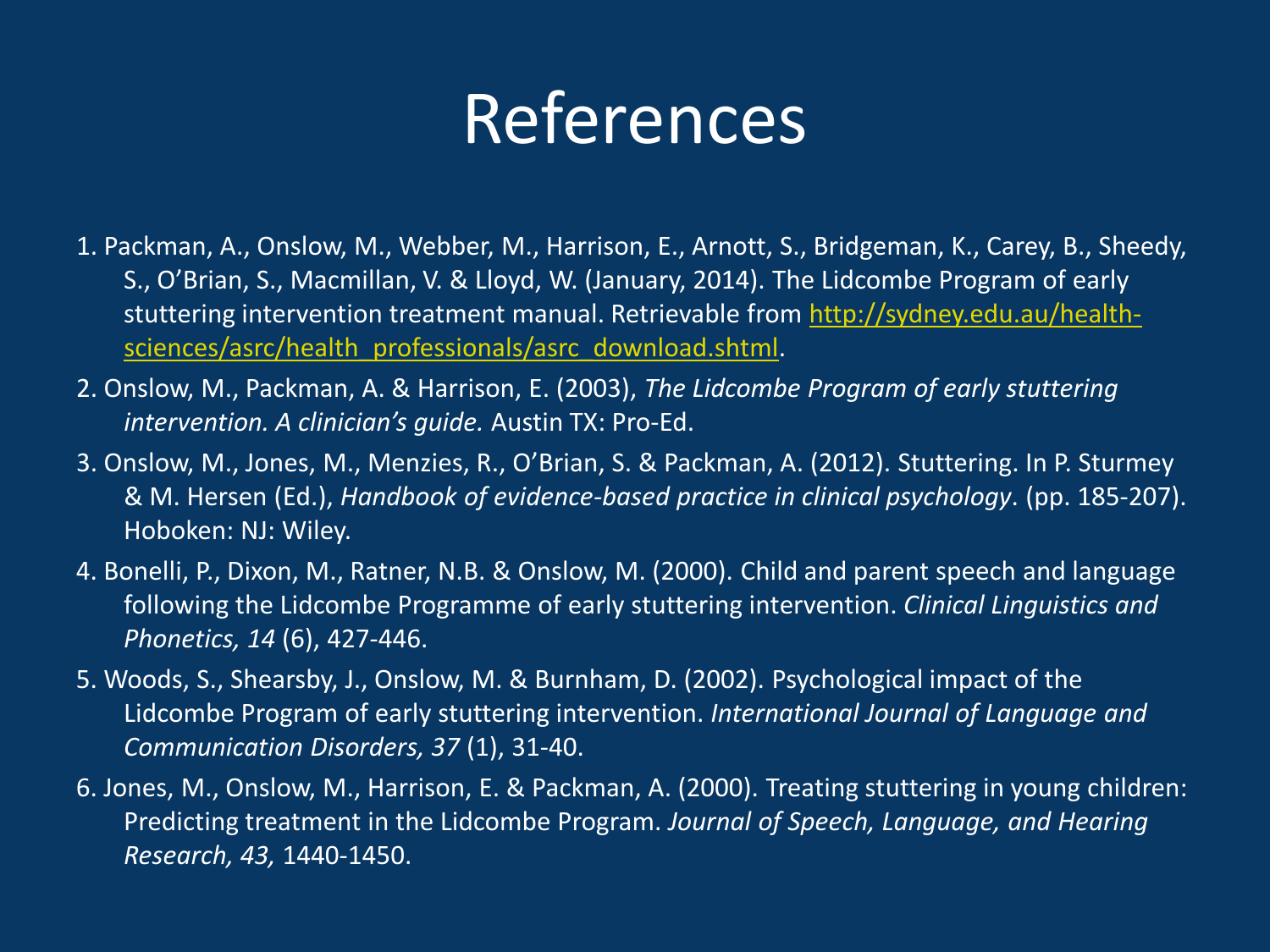## References cont'd

- 7. Jones, M., Onslow, M., Packman, A., Williams, Sh., Ormond, T., Schwarz, I. & Gebski, V. (2005). Randomised controlled trial of the Lidcombe Programme of early stuttering intervention. *British Medical Journal, 331*, 659-661.
- 8. Jones, M., Onslow, M., Packman, A., O'Brian, S., Hearne, A., Williams, Sh., Ormond, T., & Schwarz, I. (2008). Extended follow-up of a randomized controlled trial of the Lidcombe Program of early stuttering intervention. *International Journal of Language and Communication Disorders, 43* (6), 649-661.
- 9. O'Brian, S., Iverach, L., Jones, M., Onslow, M., Packman, A. & Menzies, R. (2013). Effectiveness of the Lidcombe Program for early stuttering in Australian community clinics. *International Journal of Speech-Language Pathology, 15* (6), 593-603.
- 10. Wilson, L., Lincoln, M. & Onslow, M. (2002). Availability, access, and quality of care: Inequities in rural speech pathology services for children and a model for redress. *Advances in Speech-Language Pathology, 4* (1), 9-22.
- 11. Rousseau, I., Packman, A., Onslow, M., Dredge, R. & Harrison, E. (2002). Australian clinicians' use of the Lidcombe Program of early stuttering intervention. *Acquiring Knowledge in Speech, Language and Hearing, 4* (2), 67-71.